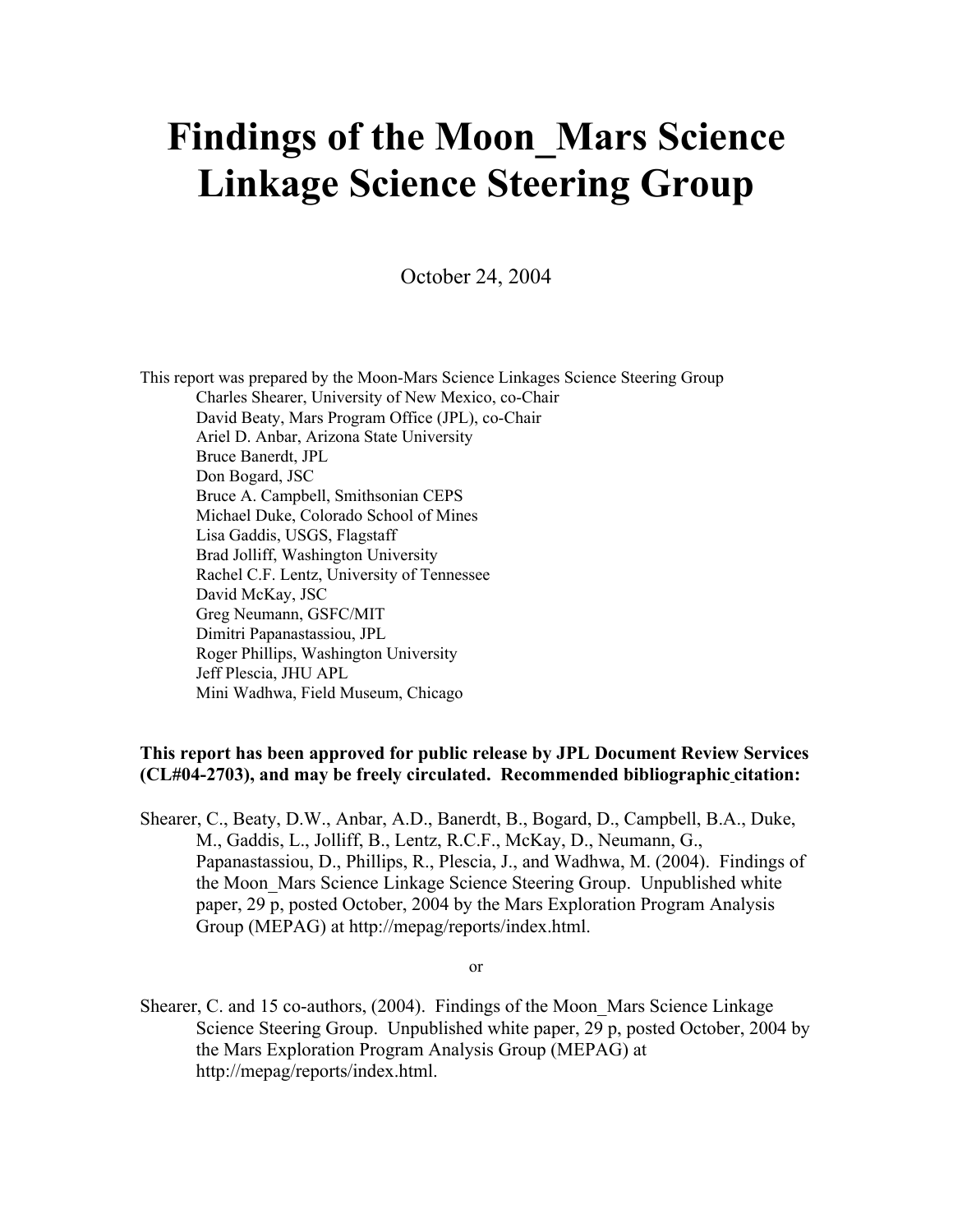#### PREAMBLE Introduction

The new solar system exploration initiative proposed by the President of the United States refocuses NASA by establishing an exciting long-term vision that integrates robotic and human exploration programs around focused science goals and milestones. Within this new direction of solar system exploration, the scientific linkages between Moon and Mars have become increasingly important. Owing to the proximity of the Moon to Earth, there are important technological and scientific concepts that could be developed on the Moon that will provide valuable insights into both the origin and evolution of the terrestrial planets and be feed-forward to the scientific exploration of Mars. This document identifies important lunar scientific and technology goals and evaluates them with regard to how they could provide valuable insights for Mars. This evaluation is done within the context of the Mars Exploration Program as defined by the *MEPAG Scientific Goals, Objectives, Investigations, and Priorities,2004* document, the vision of Moon science developed by the Lunar Exploration Science Working Group (LExSWG), and solar system exploration programs described in the *Solar System Exploration Roadmap* (NASA Office of Space Sciences) and *New Frontiers in the Solar System: An Integrated Exploration Strategy* (NAS National Research Council). The main thrust of this document is to establish lunar-science priorities within the context of Mars exploration. On the basis of their relevance to important solar system problems, a set of lunar priorities were a consequence of this exercise and we anticipate that further discussion along these lines will continue in a different forum.

The Moon\_Mars Science Linkage Science Steering Group (MMSSG) was formed within the oversight of the Mars Exploration Program Analysis Group (MEPAG) in response to a request from NASA HQ to develop an analysis of the science-based activities on the lunar surface that would benefit the scientific exploration of Mars. The steering group consisted of 16 members with scientific backgrounds in varies aspects of lunar and martian science. The science steering group met through biweekly teleconferences from mid-April 2004 to the end of June 2004. The steering group and subcommittees communicated by e-mail throughout the process. The committee identified important lunar problems that remained to be addressed or reappraised. The committee then evaluated these important lunar science themes within the context of the scientific exploration of Mars. The committee also identified important technological demonstrations that would be instrumental to the scientific exploration of the Moon and Mars, and important for eventual manned occupancy of both planetary bodies. Priority criteria were established for lunar science by subcommittees and agreed to by the full steering group. One set of priority criteria was set within the context of lunar exploration and the second was set within the context of MEPAG priorities. Using these established criteria, lunar science themes and their importance to Mars exploration were prioritized. Both the lunar-science priorities on their own and the lunar-science priorities within the framework of Mars are presented in this document. In addition, the science steering group developed specific case examples of an activity on the Moon and then characterized them in terms of high-level functional requirements, with examples of how the activity would specifically benefit Mars. A draft report was circulated to the MEPAG executive committee and discussed in detail during the June 30-July 2, 2004 MEPAG meeting in Monrovia, California. Insights derived from these discussions were incorporated into this final report.

Relative Prioritization. In summary, the Moon\_Mars Science Linkage Science Steering Group (MMSSG) has identified 20 science-based activities that would be of clearly defined benefit to the already prioritized scientific exploration of Mars. These activities fall into two overall groups, with 10 elements each: 1) science investigations, and 2) demonstrations of science-relevant engineering or technological approaches. The relative priority of each list of 10 elements was assessed using pre-established criteria, and in a general way, the comparative priority of the two lists can be determined. However, there was no attempt to determine the priority of the ensemble set of the derived 20 possible lunar activities relative to any of the following: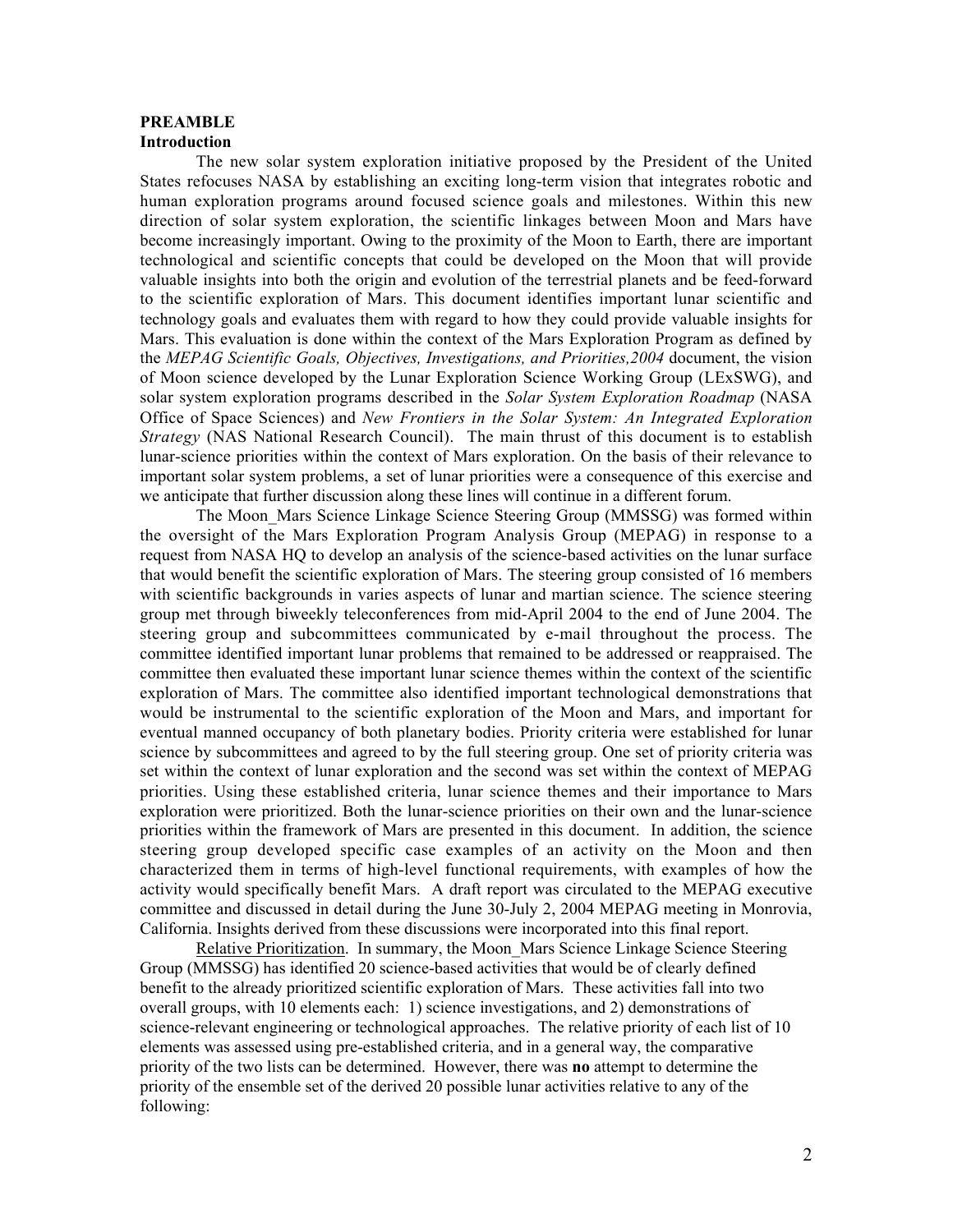- − Options for advancing martian science by carrying out similar investigations directly at Mars.
- − Options for demonstrating technology or infrastructure at Earth, rather than at the Moon.
- − Options for advancing lunar science through alternate investigations that do not have a linkage to Mars.

The MMSSG is aware that judging scientific priority in broader context such as this commonly involves political and programmatic factors that are outside the scope of science-based prioritization, such as budget, NASA's strategic directives, the status of existing engineering programs, and other factors. However, within the scope that MMSSG has operated, the priorities developed may provide a useful framework for NASA decision-making.

#### Assumptions for this Study

This analysis is based on the following lines of thought:

- Evaluate how MEPAG's scientific objectives for Mars (and their derivative investigations and measurements) could be enhanced by a first application on the Moon.
- Determine whether demonstrations of engineering capability at the Moon could have significant feed forward to the Mars scientific exploration program.
- Determine whether any of the primary scientific exploration goals and objectives for the Moon are linked to the goals and objectives for Mars.

The analysis included both an assessment of the potential ways in which the scientific objectives for the exploration of Mars can be advanced, and their priorities. The full charter of the MMSSG is contained in Appendix I. Several assumptions were made concerning the identification and prioritization of lunar science within the context of the exploration of Mars. We first assumed scientific priorities for the exploration of Mars that are described in the MEPAG Goals document:

> Scientific Goals, Objectives, Investigations, and Priorities: 2003. Unpublished document (http://mepag.jpl.nasa.gov/reports/MEPAG\_goals-3-15-04-FINAL.doc)

Lunar science objectives were partially prioritized based on the most recent consensusbased description of lunar-science goals, objectives, and investigations that was developed by the Lunar Exploration Science Working Group (LExSWG). This information is available in the following reports:

> Planetary Science Strategy for the Moon, Lunar Exploration Science Working Group, July 1992, JSC document JSC-25920, 26 pp.

> Lunar Surface Exploration Strategy, Lunar Exploration Science Working Group (LExSWG), Final Report, February, 1995, 50 pp.

We also assumed a Lunar Reconnaissance Orbiter (LRO) mission to the Moon in 2008, a robotic landed mission by 2010, and a TBD schedule of robotic lunar missions until a first human return to the lunar surface in 2020. This SSG was asked to focus its effort on martian and lunar surface science, rather than orbital science.

This document is structured to first present an overview of the Moon as a unique vantage point for solar system exploration and general themes for Moon\_Mars science linkages. This is followed by an outline of criteria used for prioritization of science investigations. Individual science investigations are explored with regards to linkage between Moon and Mars, relevance to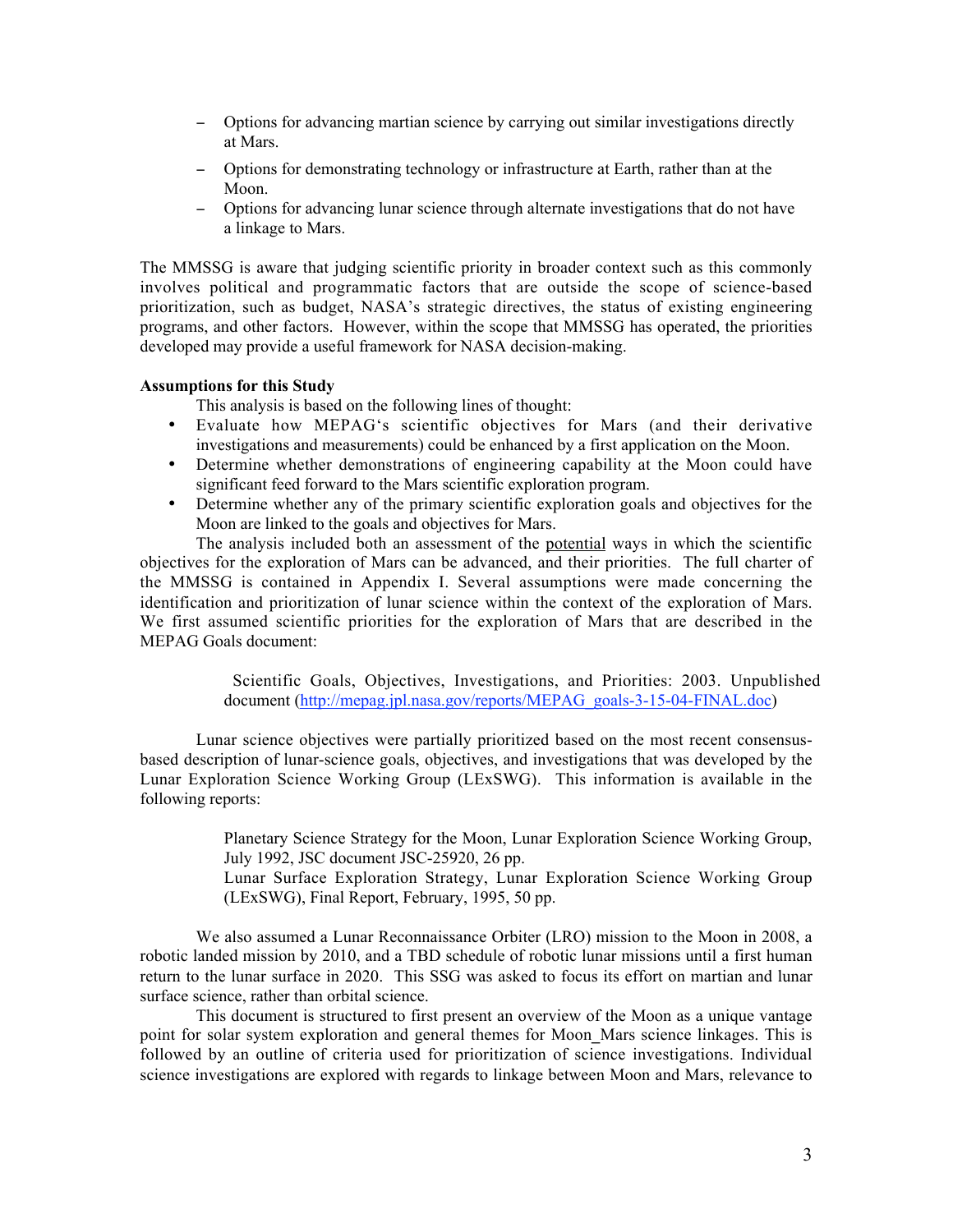lunar and martian science, and measurements that could be made on the lunar surface. These investigations are then prioritized with regards to their relevance to the exploration of Mars.

#### MOON\_MARS SCIENCE LINKAGES

#### Early Planetary Evolution and Planetary Structure

The Moon has been and will continue to be the scientific foundation for our understanding of the early evolution of the terrestrial planets. The detailed geologic record of these early events has long since vanished from the Earth and has been at least partially erased from Mars. The Moon contains the remnants of one of the basic mechanisms of early planetary differentiation: magma ocean. These remnants are in the form of a primary planetary crust and subsequent crustal additions that were products of melting of magma-ocean products in the lunar mantle. The idea of a magma ocean has been extended by many investigators to the Earth, Mars, and even to asteroids (Benz and Cameron, 1990). Isotopic studies of basalts from both the Moon and Mars suggest a similarity in their early differentiation in that that their mantle sources formed very early and rapidly. Both bodies also exhibit planetary asymmetry that may reflect processes that functioned during early differentiation. Clearly, the differences in size and formation between the Moon and Mars have affected the style of differentiation and early magmatism. However, the Moon provides a valuable and nearly complete end-member model for a style of planetary differentiation and early planetary magmatism.

Four Moon-Mars themes were identified to fit within this subject:

- *Composition and Structure of Planetary Interiors*
- *Early Planetary Differentiation*
- *Planetary Thermal and Magmatic Evolution*
- *Planetary Asymmetry*

#### Evolution of Planetary Surface

Some surface modification processes will be very similar for the Moon and Mars, and others will differ due to the presence of fluid erosion and chemical weathering on Mars. The Moon retains the history of the early impact environment of the inner solar system, at the time when life may have first arisen on the Earth and perhaps Mars. The bombardment history of the Moon and Mars may be similar, and this history will help to construct timelines for erosional, depositional, and volcanic features on Mars. It will also provide valuable insights into the potential habitability of the early surface of Mars.

Three Moon-Mars themes were identified to fit within this topic:

- *Impactor Flux versus Time*
- *Interpreting Geologic Environments*
- *Structure and Composition of Planetary Regoliths*

#### Record of Volatile Evolution and Behavior

This is perhaps the most important overall theme for the major stated goals for the Mars Exploration Program of life, water, and climate. Among these three themes, the origin and history of endogenic volatiles will be the most important theme for Mars. Because the Moon is volatile-poor and has no atmosphere, lunar science has only little to contribute to the origin and history of planetary volatiles. As Mars and the Moon are at nearly opposite ends of the volatile spectrum for rocky planets, most of the volatile science studies to be conducted on Mars are not possible on the Moon. There are several special cases were the study of lunar volatiles may be relevant to Mars. "Energetic particles", whose composition and interaction have been well studied on the Moon and whose study on Mars will probably be limited to determination of near-surface exposure histories. The characterization and exploitation of possible water-ice at the lunar poles may be important as a resource for human exploration. In addition, it provides insight into the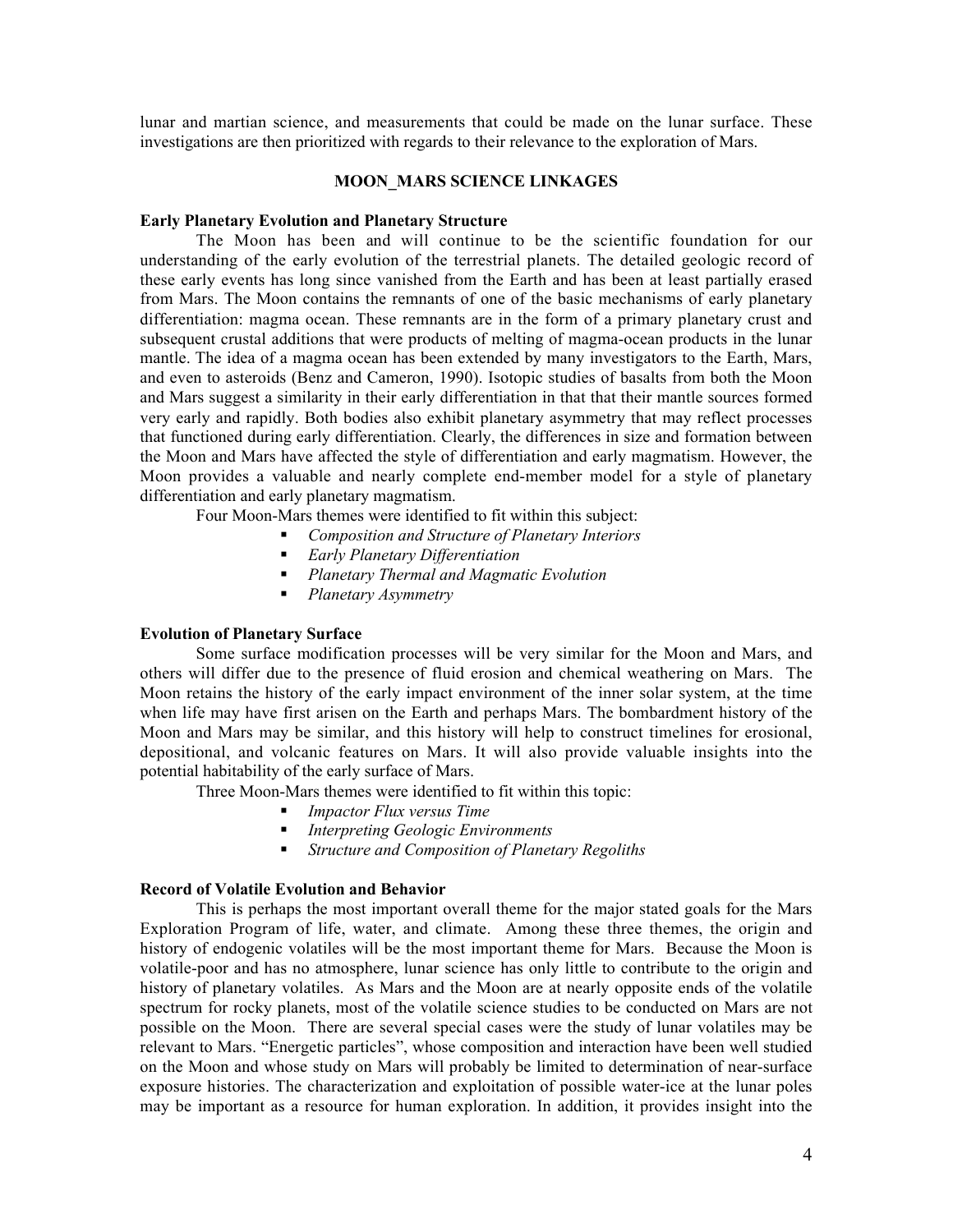transport of volatiles on airless planetary bodies. Another special case is the nature of lunar endogenic volatiles that provide insights into the nature of volatile reservoirs in early planetary mantles.

Three Moon-Mars themes were identified to fit within this topic:

- *Energetic Particle History*
- *Origin and History of Endogenic Volatiles*
- *Origin and History of Exogenous Volatiles*

#### Human Resource Issues

Most recent architectures for the human exploration of Mars have included the principle of using martian resources to produce propellant for the return trip. A long-term human outpost on Mars and on the Moon can also benefit from applying local resources to outpost support in areas that include construction of facilities to providing reservoirs of important consumables (water, oxygen, nitrogen, etc.) from local resources. The Moon is viewed as a place where the basic principles can be tested for the first time. Although the lunar and martian environments differ in detail, there are important similarities. For example, it may prove desirable to extract water from hydrated minerals in the Martian regolith, which will require processes similar to those that might be used to extract hydrogen or water ice from the lunar regolith. Many subsystems such as electrolysis cells, gas liquefaction systems, life support, operational autonomy, surface mobility, and storage and handling systems, will be common for the Moon and Mars. In addition, the Moon can be an important location for the study of the long-term effects on humans and human activity in less than 1-g environments. This understanding is critical to the safety of the first astronauts who will spend extensive time traveling to and exploring the surface of Mars.

Lunar resources are most useful on the Moon, but if propellants are available on the Moon, may also be transported into space. Thus, lunar propellant production might also benefit Mars exploration, for which very large amounts of propellant are required in space, and which bears a transportation cost that might be somewhat mitigated by the availability of supplies on the Moon. Any long-term utilization of the lunar surface, for science, resource development, or test beds for planetary exploration technologies, will benefit from the development of lunar resources. Because the Moon is a more likely venue for commercial development than Mars, commercial opportunities may exist in lunar resource development.

Two scientific issues link the Moon and Mars in this area. In both cases, better understanding is needed of the distribution, form, and concentration of the resources, particularly water, which is important for production of propellant as well as human life support. The form and concentration of deposits may determine the processes that can be used for extraction. If the resources are to be extracted from surface materials, better characterization is required of the physical properties of surface materials (i.e., the regolith) to allow excavation and movement of materials from the surface into processing systems.

Because of its important applications, water is probably the most valuable early resource that will be produced on either the Moon or Mars. Propellant production can be, but is not necessarily related to production of water. A variety of other resources exist on both bodies that will find application in human exploration and development scenarios.

Three Moon-Mars themes were identified to fit within this topic:

- *Water as a Resource*
- *In-situ Fuel Sources*
- *Exploration and Processing of Planetary Materials*

#### Science-Based Technological Demonstrations on the Moon

Because of its proximity to Earth, the Moon provides a functional technological testbed for developing technical capabilities for the scientific exploration the Mars by robots and by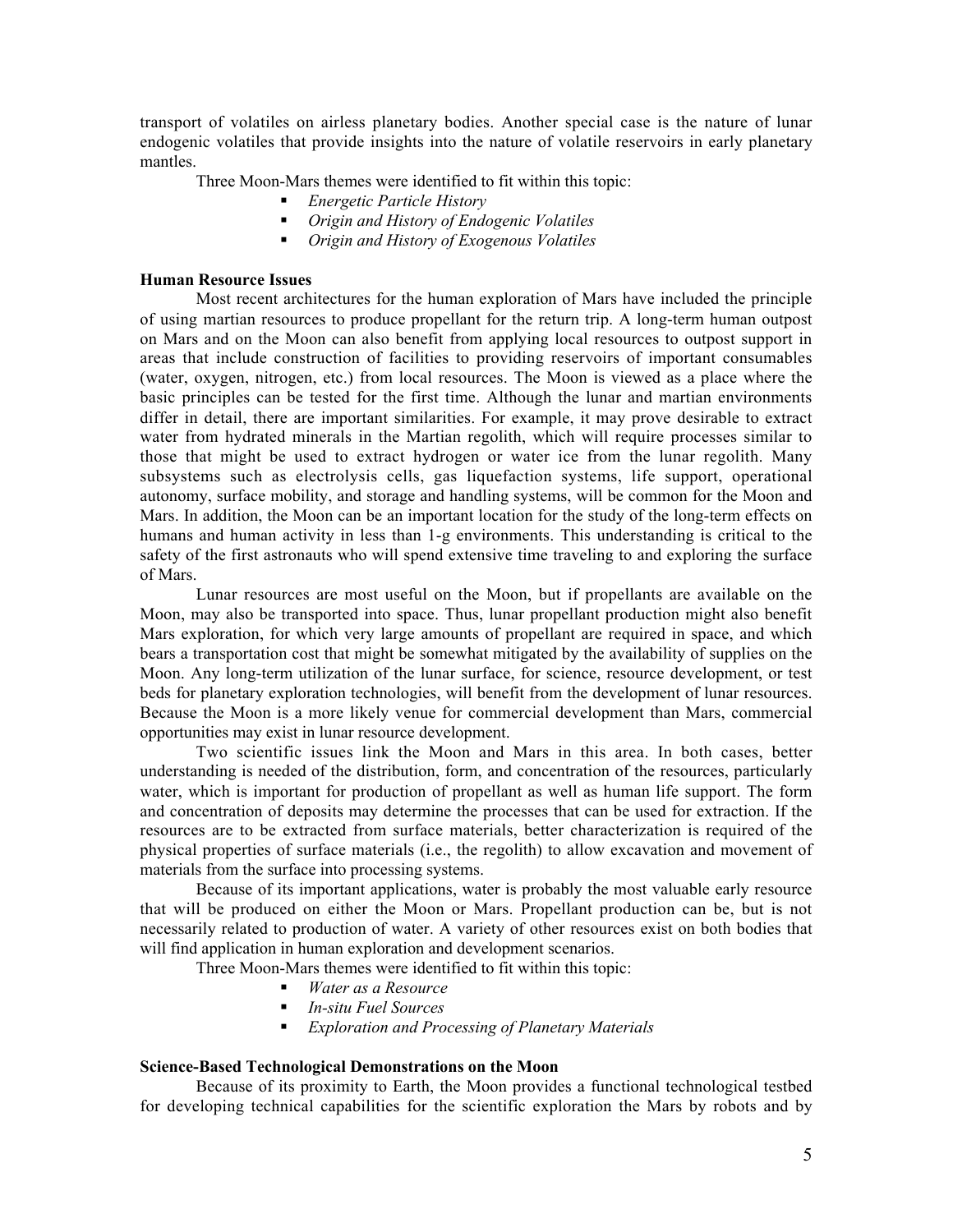humans. Testbed examination of robotic drilling, in-situ measurements, sample selection and return, and astrobiological measurements may be accomplished on the lunar surface. Deployment and testing of a seismic network and other geophysical tools (i.e., heat flow) may be tested (and will produce useful and high-priority science) on the Moon. Although most of these probably could be done first on Mars, the technical feasibility of these measurements can be significantly advanced and associated risks mitigated on the basis of a lunar testbed experience.

Seven Moon-Mars themes were identified to fit within this subject:

- *Communication & Ranging Systems*
- *In-situ Resource Utilization (ISRU) Technology Demonstrations*
- *Drilling Technologies*
- *Seismic Net Technologies*
- *Assess Bio-Organic Contamination*
- *Sample Selection and Characterization technologies and Strategies*
- *Sample Return Technologies*

#### Astrobiology

Astrobiology is the quest to understand how habitable planets form and how inhabited worlds evolve, as well as the prospects for life beyond the Earth (Jakosky et al., 2004). Therefore, astrobiology research questions provide many linkages between lunar exploration and Mars science goals. Broadly, these linkages can be divided into two categories: historical and technological.

Historically, the Moon preserves unique information about events and processes that have affected the habitability of the entire inner Solar System, including early Mars. Such events include:

- *Impact chronology (esp. during the first billion years)*
- *The composition of large impactors, interplanetary dust-particle(IDP) flux, etc.*
- *Delivery of exogenous volatiles and organics molecules*
- *History of solar activity (solar wind; flares)*
- *Occurrence of nearby supernovae and Gamma Ray Burst (GRB) events*

The record of such events is obscured on Earth. Although it is somewhat better preserved on Mars, the lunar record is much more accessible. Hence, the Moon is the ideal place to improve our understanding of some of these events. In addition, the Moon can provide a testbed for technologies designed to examine these issues on Mars. Rather than set astrobiology apart as an isolated topic of investigation, the astrobiological relevance of such linkages is woven throughout this white paper.

Technologically, the Moon provides a uniquely accessible planetary-scale sterile environment useful for assessing engineering goals of astrobiological importance, especially for life detection and planetary protection. For example, we can envision conducting control experiments of life detection technologies to assess the potential for unanticipated false positives in outside, highly controlled laboratory settings. Additionally, the Moon is an ideal place to assess the effectiveness of technologies designed to minimize "forward contamination" of other planetary surfaces by robotic or human explorers.

#### PRIORITIZATION

As various science topics were identified by the MMSLSG, these were organized into related science themes (A), resource themes (B), and technology themes (C). These themes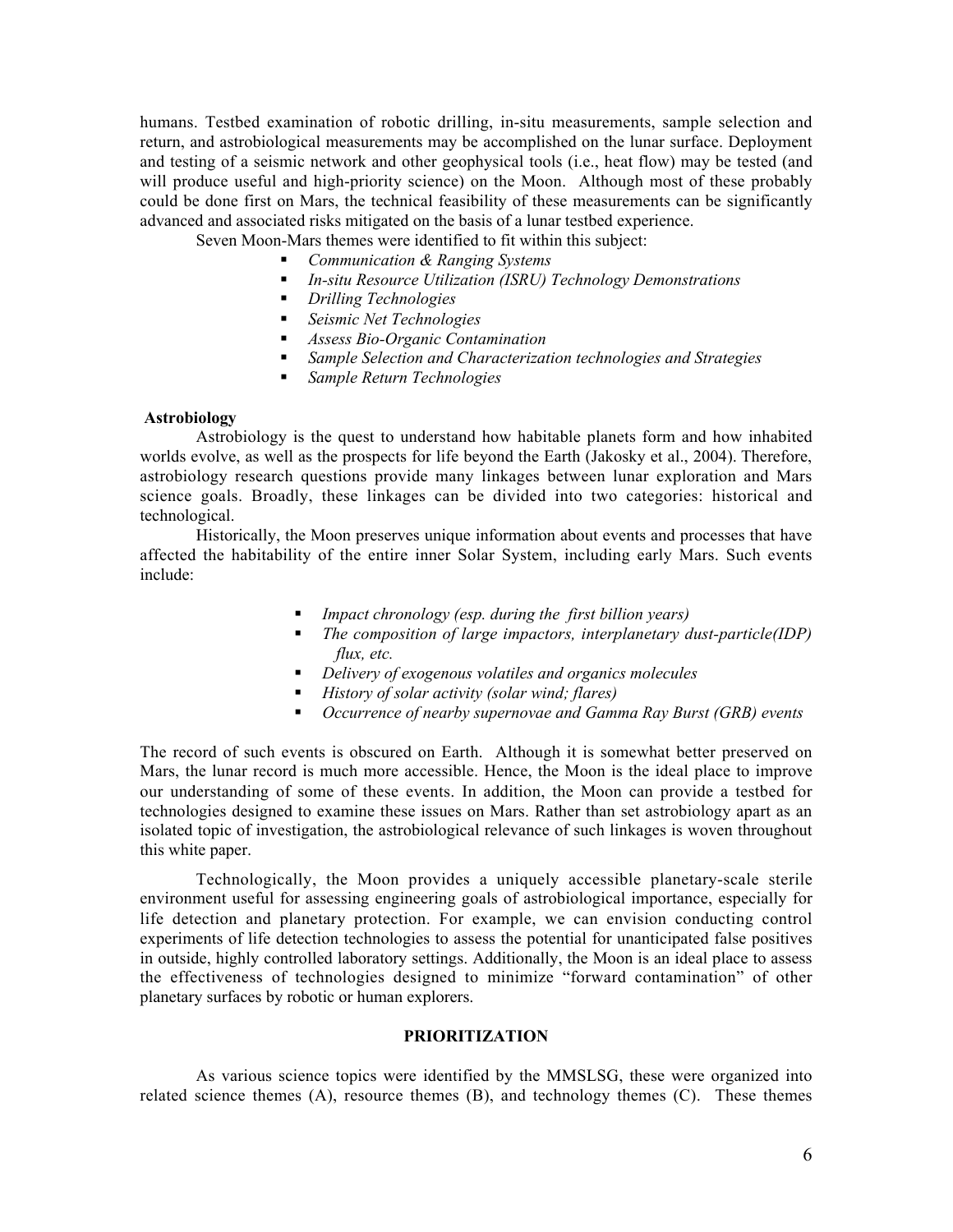include the major lunar science topics identified in the 1995 LExSWG report, plus some additional topics that recognize the importance of martian volatiles within the exploration program. Criteria to prioritize these themes were established to rank them with regard to (1) understanding the Moon within the context of major solar-system processes and (2) their importance in better understanding Mars.

#### Lunar Criteria

Three criteria were identified by which to prioritize the Category A science themes according to their importance to lunar science. These criteria are:

1) The intrinsic scientific value of each theme for advancing our understanding of the Moon. This criterion evaluates the perceived importance of each science theme without regard to the ease or difficulty of being able to advance knowledge about that theme.

2) The degree to which a potential set of investigations is likely to make major contributions to answering major scientific questions posed by the theme. This criterion evaluates the anticipated degree to which various experimental approaches are likely to contribute significant knowledge about the theme.

3) Feasibility within the emerging strategy for precursor robotic lunar missions in support of human exploration.

Slightly different criteria were used to rank the Category B resource themes and the Category C technology themes. These were ranked in a manner analogous to the A-themes:

1) Overall importance of each theme to advancing the Moon-Mars Exploration goals.

2) The degree to which a given resource or test-bed endeavor is likely to make contributions to characterizing a valuable resource or developing an important process for use in the broad science exploration program.

A subcommittee of the MMSLSG discussed and individually ranked each investigation according to each criterion. The criteria rankings were given equal weighing to derive an overall lunar science ranking for each theme. The full MMSLSG established the final ranking of these investigations. Rating of lunar investigations that were incorporated into the prioritization based on Mars criteria are listed in Table 1.

#### Table 1. Prioritization of lunar investigations based on lunar science perspective. The investigations have not been rated within each priority group.

|                            | Category A                             | Category B          | Category C                                      |  |
|----------------------------|----------------------------------------|---------------------|-------------------------------------------------|--|
| <b>High Priority</b>       |                                        |                     |                                                 |  |
|                            | <b>Structure and</b><br>Composition of | Water as a Resource | <b>Sample Selection and</b><br>characterization |  |
|                            | <b>Planetary Interiors</b>             |                     |                                                 |  |
|                            | Planetary                              |                     | <b>Sample Return</b>                            |  |
|                            | Differentiation                        |                     | <b>Technologies</b>                             |  |
|                            | <b>Impactor Flux vs.</b>               |                     | <b>Drilling Technologies</b>                    |  |
|                            | Time                                   |                     |                                                 |  |
| <b>Moderate Priorities</b> |                                        |                     |                                                 |  |
|                            | Thermal $&$ magmatic                   |                     | Seismic Net                                     |  |
|                            | Evolution                              |                     | <b>Technologies</b>                             |  |
|                            | Origin and History of                  |                     | Communication &                                 |  |
|                            | <b>Exogenous Volatiles</b>             |                     | <b>Ranging Systems</b>                          |  |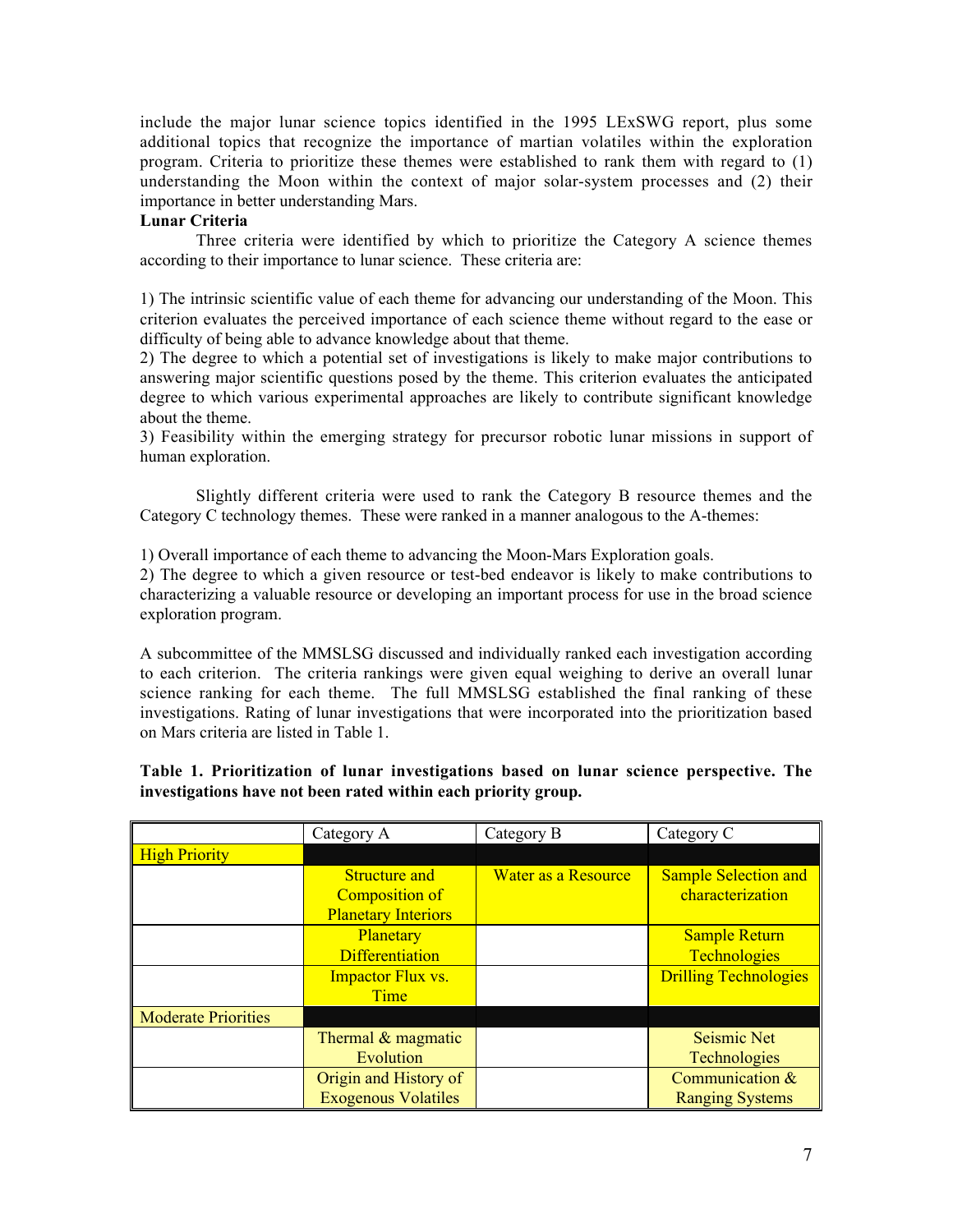|                         | <b>Planetary Asymmetry</b>   |                        |                           |
|-------------------------|------------------------------|------------------------|---------------------------|
|                         | <b>Regolith History</b>      |                        |                           |
|                         | <b>Interpreting Geologic</b> |                        |                           |
|                         | <b>Environments</b>          |                        |                           |
|                         |                              |                        |                           |
| <b>Lower Priorities</b> |                              |                        |                           |
|                         | <b>Energetic Particle</b>    | <b>Exploration and</b> | <b>ISRU Technology</b>    |
|                         | History                      | Processing of          | Demonstrations            |
|                         |                              | Planetary materials    |                           |
|                         | Origin and History of        | In situ Fuel Sources   | <b>Assess Bio-organic</b> |
|                         | <b>Endogenic Volatiles</b>   |                        | Contamination             |

#### Martian Criteria

Four criteria were identified by which to prioritize the Category A science themes according to their importance to martian science. These criteria are:

1) The intrinsic scientific value of each theme for advancing our understanding of Mars if the investigation was first carried out on the Moon. This criterion evaluates the perceived importance of each science theme without regard to the ease or difficulty of being able to advance knowledge about that theme.

2) Degree of alignment with MEPAG's priority system for Mars exploration (Appendix II).

3) The degree to which a potential set of investigations is likely to make major contributions to answering major scientific questions posed by the theme. This criterion evaluates the anticipated degree to which various experimental approaches are likely to contribute significant knowledge about the theme.

4) Degree of criticality of the possible lunar activity to one or more future Mars missions (or surface measurement activities.

These criteria were not given the same weight in establishing priorities. The criteria that reflected a strong linkage to Mars were given a higher score.

Slightly different criteria were used to rank the Category B resource themes and the Category C technology themes. These were ranked in a manner analogous to the A-themes.

1) If successfully carried out at the Moon, the value to our ability to correctly plan and successfully implement the future Mars exploration program.

2) Importance that these measurements/demonstrations be carried out by the lunar robotic program prior to 2020.

3) General affordability of these measurements/ demonstrations.

4) Our technical ability to carry out these measurements/ demonstrations by the lunar robotic program prior to 2020.

A subcommittee of the MMSLSG discussed and individually ranked each investigation according to each criterion. The criteria rankings were not given equal weighing to derive an overall Mars linkage ranking for each investigation. The criteria that reflected a strong linkage to Mars were given a higher weight. The full MMSLSG established the final ranking of these investigations. In each category listed below, investigations are ordered by prioritization based on Moon \_ Mars linkages. Prioritization of lunar investigations based on martian criteria is listed in Tables 2. Comparison between prioritization based solely on lunar criteria and martian criteria is presented in Appendices III and IV.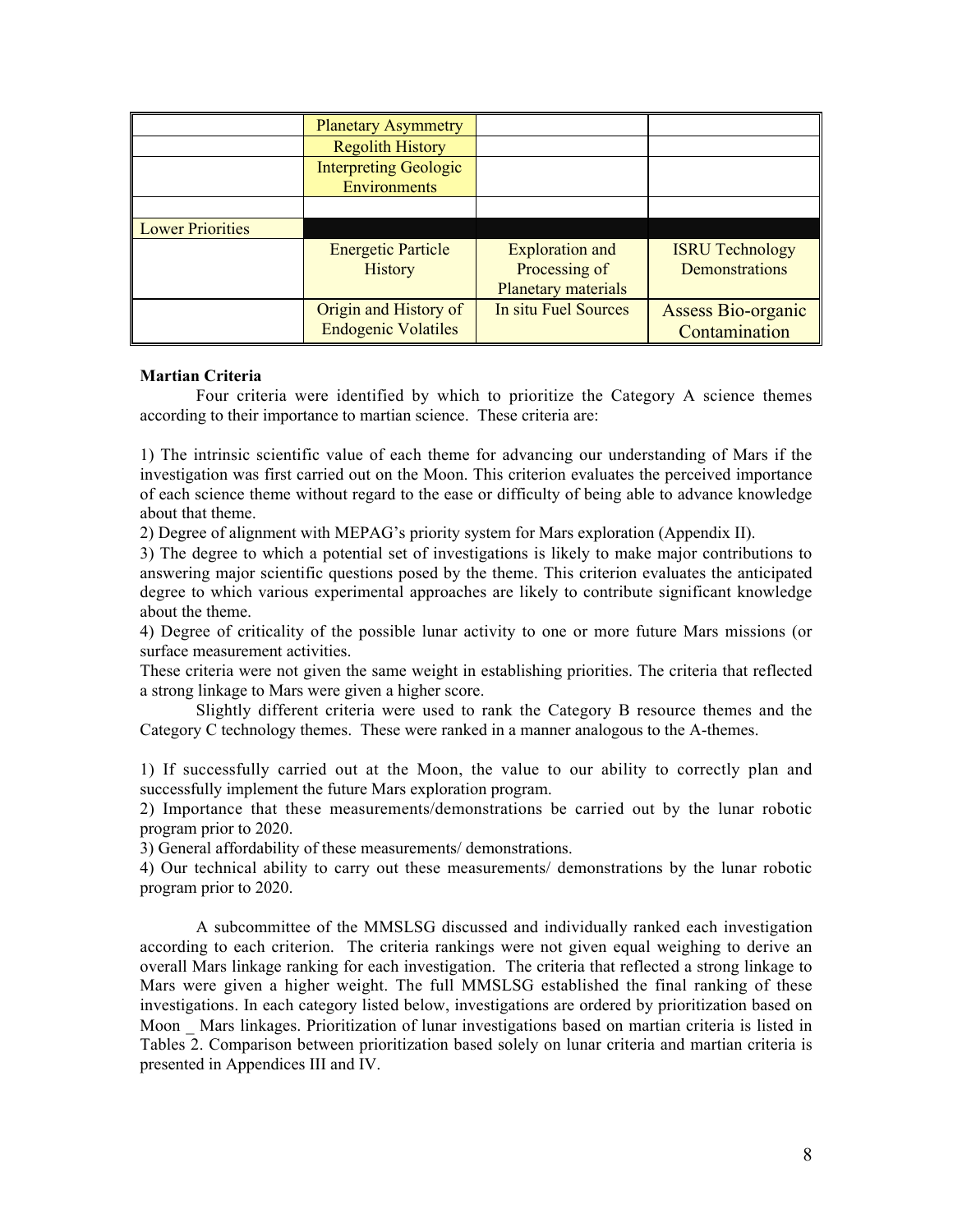Table 2. Prioritization of lunar investigations based on Mars science perspective. The investigations have not been rated within each priority group.

|                            | Category A                   | Category B             | Category C                   |
|----------------------------|------------------------------|------------------------|------------------------------|
| <b>High Priority</b>       |                              |                        |                              |
|                            | <b>Impactor Flux vs.</b>     |                        | <b>Sample Selection and</b>  |
|                            | Time                         |                        | characterization             |
|                            | Origin and History of        |                        | <b>Sample Return</b>         |
|                            | <b>Exogenous Volatiles</b>   |                        | Technologies                 |
|                            |                              |                        | <b>Drilling Technologies</b> |
| High-Moderate              |                              |                        |                              |
| Priorities                 |                              |                        |                              |
|                            | Thermal & magmatic           | Water as a Resource    | <b>Seismic Net</b>           |
|                            | Evolution                    |                        | Technologies                 |
|                            | <b>Interpreting Geologic</b> |                        | <b>ISRU Technology</b>       |
|                            | Environments                 |                        | Demonstrations               |
|                            | <b>Regolith History</b>      |                        |                              |
| <b>Moderate Priorities</b> |                              |                        |                              |
|                            | Origin and History of        | In situ Fuel Sources   | Communication &              |
|                            | <b>Endogenic Volatiles</b>   |                        | <b>Ranging Systems</b>       |
|                            |                              |                        | <b>Assess Bio-Organic</b>    |
|                            |                              |                        | Contamination                |
| <b>Lower Priorities</b>    |                              |                        |                              |
|                            | Structure and                | <b>Exploration and</b> |                              |
|                            | Composition of               | Processing of          |                              |
|                            | <b>Planetary Interiors</b>   | Planetary materials    |                              |
|                            | Planetary                    |                        |                              |
|                            | <b>Differentiation</b>       |                        |                              |
|                            | <b>Planetary Asymmetry</b>   |                        |                              |
|                            | <b>Energetic Particle</b>    |                        |                              |
|                            | <b>History</b>               |                        |                              |

#### Criteria for Overall Priorities

The criteria for overall priorities are based on the overall priorities established by the lunar and martian priorities.

1) The importance of the investigation for understanding Mars as defined by martian priorities (Table 2).

2) The importance of the investigation for understanding the Moon as defined by lunar priorities (Table 1).

The criteria rankings were not given equal weighing to derive an overall linkage ranking for each investigation. The criteria that reflected a strong linkage to Mars were given a higher weight. A more detailed discussion of these criteria and prioritization of investigations are discussed in the summary (Table 3 and 4).

#### Relative versus Absolute Priorities

We should emphasize some of the limitations of the set of priorities that are presented in this document. Our analyses were deliberately restricted (see "Charter", Appendix I) to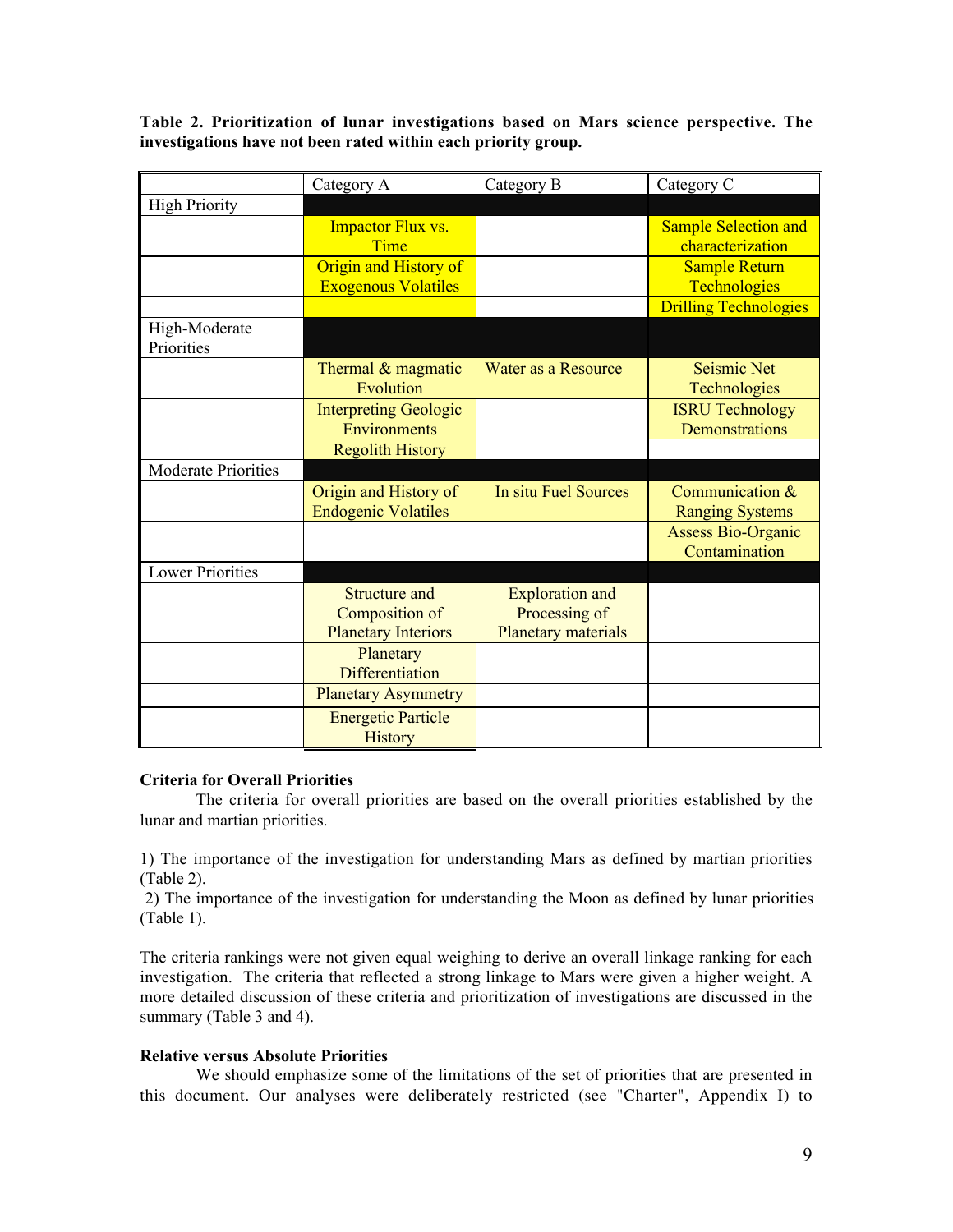consideration of those scientific investigations and technical demonstrations which provide linkages between goals for Mars exploration and those for lunar exploration. Thus there are many crucial investigations on Mars which do not figure prominently in our priorities, simply because the application to the Moon is weak or nonexistent. Similarly there are important lunar questions which are not addressed due to their lack of direct relevance to Mars. Thus these priorities specifically reflect the importance of the potential feed-forward of lunar investigations for Mars exploration. In order that they are not taken out of context, it should be born in mind that these are *relative priorities*, divorced from the intrinsic value of the particular goals and investigations. The assignment of absolute priorities, which would clearly be extremely useful, requires a more far-reaching evaluation of NASA's scientific, exploration, and programmatic goals, and is beyond the scope of this group's charter. For example, we were not asked to attempt a cross prioritization of lunar investigations which may benefit Mars and investigations directly at Mars.

#### CATEGORY A. INVESTIGATIONS RELATED TO THE PROCESSES OF TERRESTRIAL PLANET FORMATION AND EVOLUTION.

#### 1. Investigation: Impactor Flux versus Time.

The lunar surface has a unique record of the first billion years of impact history and records the chronology of inner-solar-system evolution in a cumulative form. The impactor flux places a boundary condition and a time scale on planetary differentiation, the early addition and loss of volatiles, and subsequent geological and biological evolution. The martian time scale is thought to be similar to that of the Moon, although the rate of collisions at Mars' impact history might be higher due to its close proximity to the asteroid belt. The lunar crater production function depends on a few sample dates, with a multi-billion-year gap between the Imbrian and Copernican ages. To first order, this function is thought to be uniform, although significant deviations may exist. Likewise new studies indicate that early basin production may also be nonuniform. To address these issues - as well as to counter the crater saturation effects that can affect crater size/density distributions on uniform and datable lunar surfaces - better relative and absolute calibration are required. Furthermore, inferences on the source of impactors in the solar system responsible for the observed cratering distribution can be obtained from their compositional properties.

*Measurements:* The lunar investigation requires age determinations of uniform surfaces of varying ages where impact melts and volcanic flows are present. Additional remote observations of crater distributions in conjunction with such age measurements are critical. The composition and stratigraphy of highland ejecta need to be determined so as to trace samples back to their origins. Compositional variations of impactors with time need to be correlated with possible multiple changes in the source of impactor in the solar system, and with cataclysmic events in the early solar system. A better understanding of the physical and geochemical effects of both basin-scale and smaller impactors will contribute to the calibration of the impact time scale.

#### 2. Investigation: Origin and History of Exogenous Volatiles.

*Moon-Mars Science:* Being a volatile-poor body, most volatiles on the lunar surface derive from the solar wind or from volatile-rich objects (e.g., comets) that collide with the Moon. Evidence for significant hydrogen concentrations near the lunar poles have led to the suggestion that polar regions perpetually in shadow may contain various cometary volatiles, including water, which could be used as a resource. Compared to the Moon, Mars is a volatile-rich object for which the exogeneous or original complement of volatiles has been partly modified throughout martian history. Differentiating between those volatile characteristics inherited by Mars and those generated over time is important to understand the origin and evolution of the atmosphere, interactions between the atmospheric and surface, and whether compounds necessary for life might have been present on early Mars. Study of ancient volatiles trapped at the lunar poles, if such can be identified, may help to define the composition of early cometary volatiles on Mars.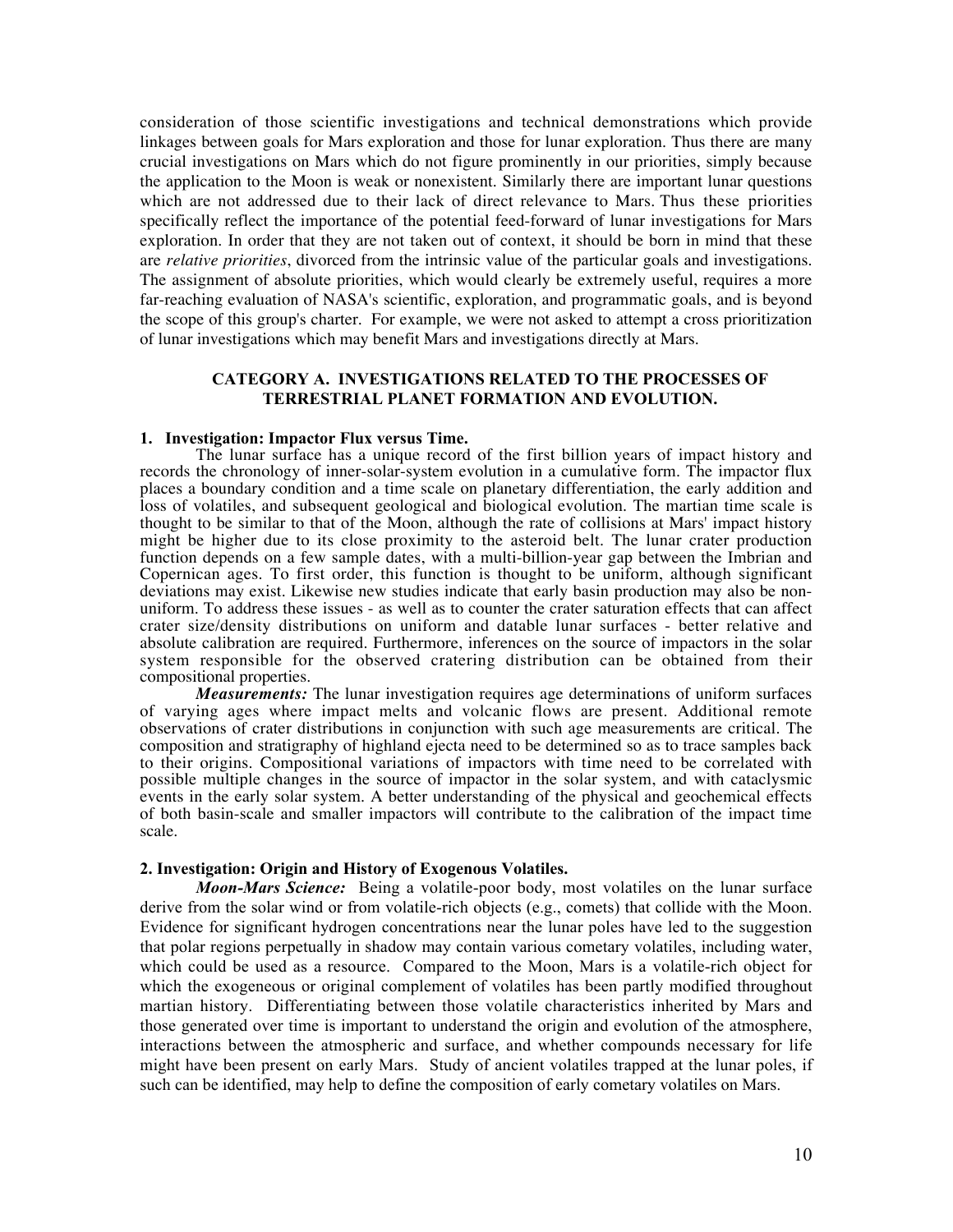*Measurements:* Lunar investigations require detailed composition and isotopic measurements of volatile components possibly trapped in perpetually shadowed areas near the lunar poles. Drilling or other means of access to the subsurface may be required to access ancient volatiles and to decipher how volatiles become concentrated at the poles. Martian investigations may require the detailed compositional and isotopic measurements of volatile components that are trapped within the Martian crust and that have not been significantly altered over time.

#### 3. Investigation: Decipher planetary thermal and magmatic evolution.

*Moon-Mars Science:* Although the Moon and Mars formed and evolved in different ways, deciphering the thermal and magmatic evolution of each is fundamental to understanding the dynamics of their interiors and the expression of mantle processes on their surfaces (Shearer and Papike, 1999). For Mars in particular, it is important to evaluate whether thermal and magmatic processes may have provided energy and suitable habitats for the development of life. For lunar science, this investigation will track the dynamics of the lunar interior and changes in those processes with time. Shallow and surface processes, too, will be evaluated including the nature and location of basalt sources over time, variations in rates of magma production over time and space, and the history of crust and lithosphere growth. Similarly for Mars, this investigation will evaluate igneous processes through time and evaluate the vertical structure, chemical and mineralogical composition of the Martian crust. In addition, it will be important to evaluate the extent, locations, and persistence of geothermal heat that might have supported a subsurface biosphere.

*Measurements:* Despite the differences in formation and evolution of the two bodies, an investigation such as this will use similar techniques to investigate similar geologic processes. For the Moon, the investigation will require defining the distribution, composition, and age of basalts that pre-date basin formation and those that represent the last stages of mare volcanism. Similarly, the distribution of heat-producing elements, to evaluate heat flow, and the chemical/isotopic composition of volcanic rocks both within and outside the more volcanically active region need more detailed investigations.

#### 4. Investigation: Interpreting Geologic Environments

*Moon-Mars Science:* Determining how materials found at the planet's surface formed, whether at the surface or in an interior setting, is key to understanding past and present geologic environments. On the Moon, where the surface is dominated by impact craters and deposits at all size scales, the capability to read the geologic history as recorded in minerals and rocks is crucial to understanding original igneous relationships, whether intrusive or extrusive, and to distinguish the different facies of impact-generated materials. Almost all lunar surface formations are part of the regolith and have been displaced from the site of their origin. Thus the capability is needed to determine composition, mineralogy, and texture of a rock to interpret what geologic formation it came from and thus to understand its origin. Knowing the global distribution of rock types and geologic formations is one of the keys to evaluating crust formation and modification scenarios. Thus mineral and rock determination and detection is needed on the scale of individual rocks at the surface of the planet as well as from orbit.

In addition to relationships described above, Mars' past geologic environments include water interactions at the surface and in the subsurface, and interaction with the atmosphere. The latter continues today. Thus an additional and extremely important priority for Mars exploration is to investigate rocks formed at or near the surface in sedimentary or hydrothermal environments, and those altered by physical and chemical weathering. The capability to determine mineralogy, rock type, and rock textures and fabrics are also key to understanding the environment in which they formed or were altered.

*Measurements:* Lunar minerals and rock types are well known from the lunar samples, and the distribution of major rock types (or mixtures thereof) as reflected by regolith and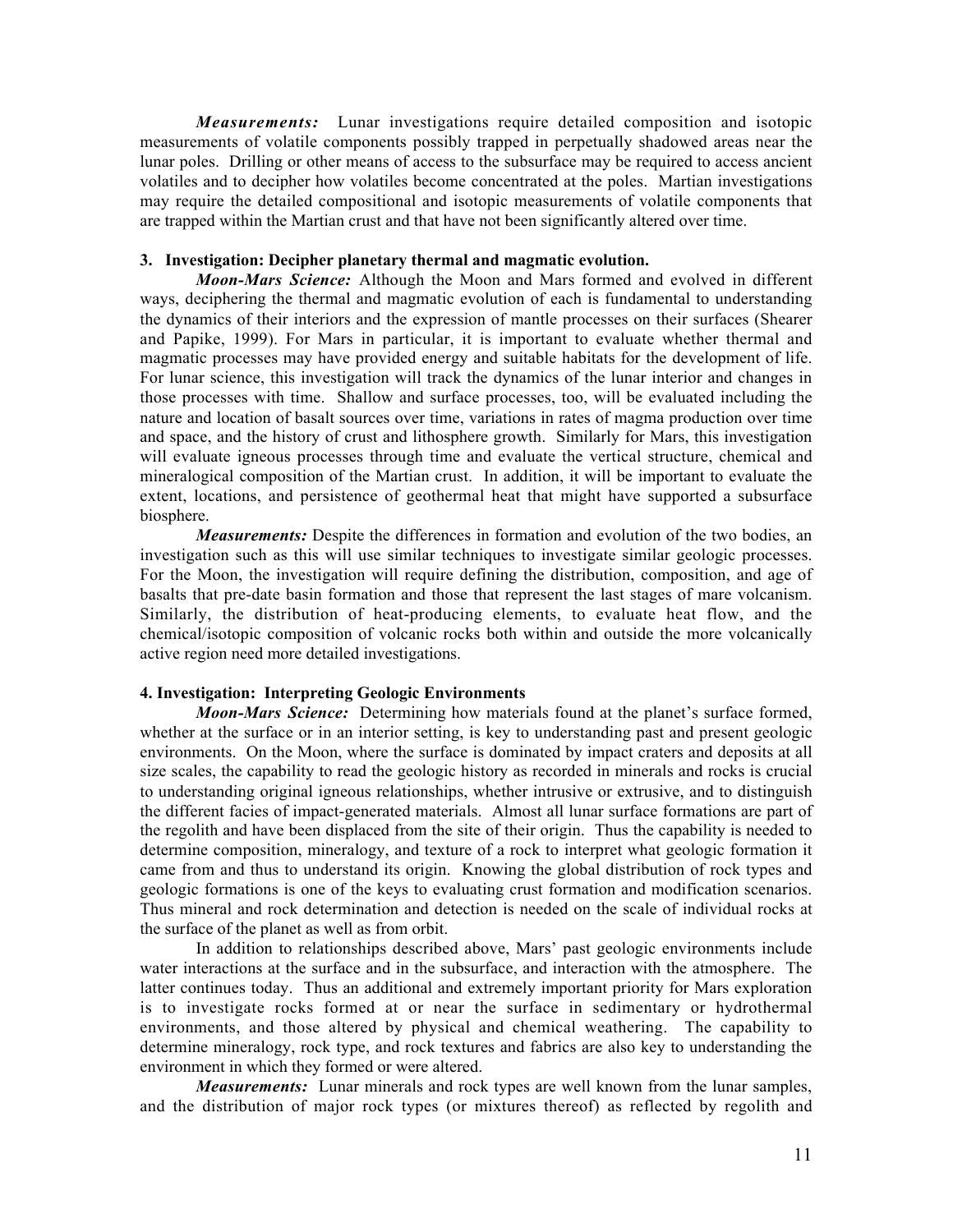megaregolith compositions sensed remotely from orbit is known to a crude first order. However, the rock types and variations that occur locally, on a scale that would be of concern for further scientific exploration and for possible development of the Moon, including resource evaluation and exploitation, are not well known for other than the Apollo landing sites. Further unmanned lunar investigations need the capability to determine mineralogy and rock type/texture. On the surface, in-situ methods are required that can determine definitive mineralogy and lithology from fixed or mobile (roving) platforms. For locations that are inaccessible to such platforms, standoff capabilities (m to 10's of m) are needed. Available remote sensing includes Earth-based spectroscopic data and crude orbital multispectral data; modern hyperspectral measurements and global coverage with high mineral specificity and spatial resolution are needed. For Mars, these same general measurement requirements exist, but the breadth of mineralogy to which instruments must be sensitive is greatly expanded by the presence of water and potential enrichments of other volatile elements, and by more oxidized surface conditions. Orbital remotesensing exploration to date is far superior for Mars than for the Moon.

#### 5. Investigation: Characterize the structure and composition of planetary regoliths.

*Moon-Mars Science:* Characterizing the structure and composition of lunar and martian regoliths is critical to our understanding of the development of the outer skin of planets; this fragmental outer skin includes much of the material seen in multispectral observations from telescopes and from missions. While detailed studies of the lunar regolith have been done for the Apollo and Luna returned samples, we do not yet have good age and rate control for the many complex processes that produce and modify the lunar regolith. Such time control can be acquired by sampling fossil or buried regolith sandwiched between datable lava flows or impact-melt rock layers using either drill cores or impact crater walls to sample the fossil regolith. Armed with this time control, we can determine the rate at which regoliths are formed, and whether that rate has varied over geologic time, we can determine the production rate for agglutinates and other impact-melt phases, we can determine the variation of grain size and size-distribution curves with accurately known exposure time, we can determine the build-up rate for individual solar-wind species, and we can determine the lateral transport rate by characterizing the degree of contamination of local material by distant material. The Moon constitutes the end member in a spectrum of planetary regoliths formed by a combination of physical and chemical processes. Earth is at the other end, and Mars is in between. As an end-member, the Moon is critical to understanding both the absolute rates of regolith formation and alteration, and the relative rates of the processes that alter the regolith. For Mars, the lunar data on these rates provides a starting anchor point for assessing the relative intensities of impact regolith-producing processes and chemical and physical weathering processes. This anchor point can only be established using carefully age-dated fossil regoliths.

*Measurements:* For the Moon, these studies require carefully located regolith sandwiched between datable volcanic or impact melt rock units. The necessary detailed studies can only be done on returned samples. The best sampling approaches are core samples (10's of meters will be necessary) or from sidewall sampling of craters that have penetrated fossil regolith "sandwiches" bounded by datable rocks. Ideally, samples should come from the both oldest and the youngest volcanic terrains. Areas with relatively short time intervals between flows would be ideal. In highland regions, identifiable overlapping melt sheets from larger impacts or even basin-forming impacts might provide good age control. For Mars, a better understanding of the martian regolith is required before pursuing this line of investigation.

#### 6. Investigation: Origin and History of Endogenic Volatiles.

*Moon-Mars Science:* Characterization of the presence and distribution of volatile elements among planetary bodies provides fundamental information on differentiation processes and the mechanisms of planetary formation in the Solar System. On the Moon, volatile elements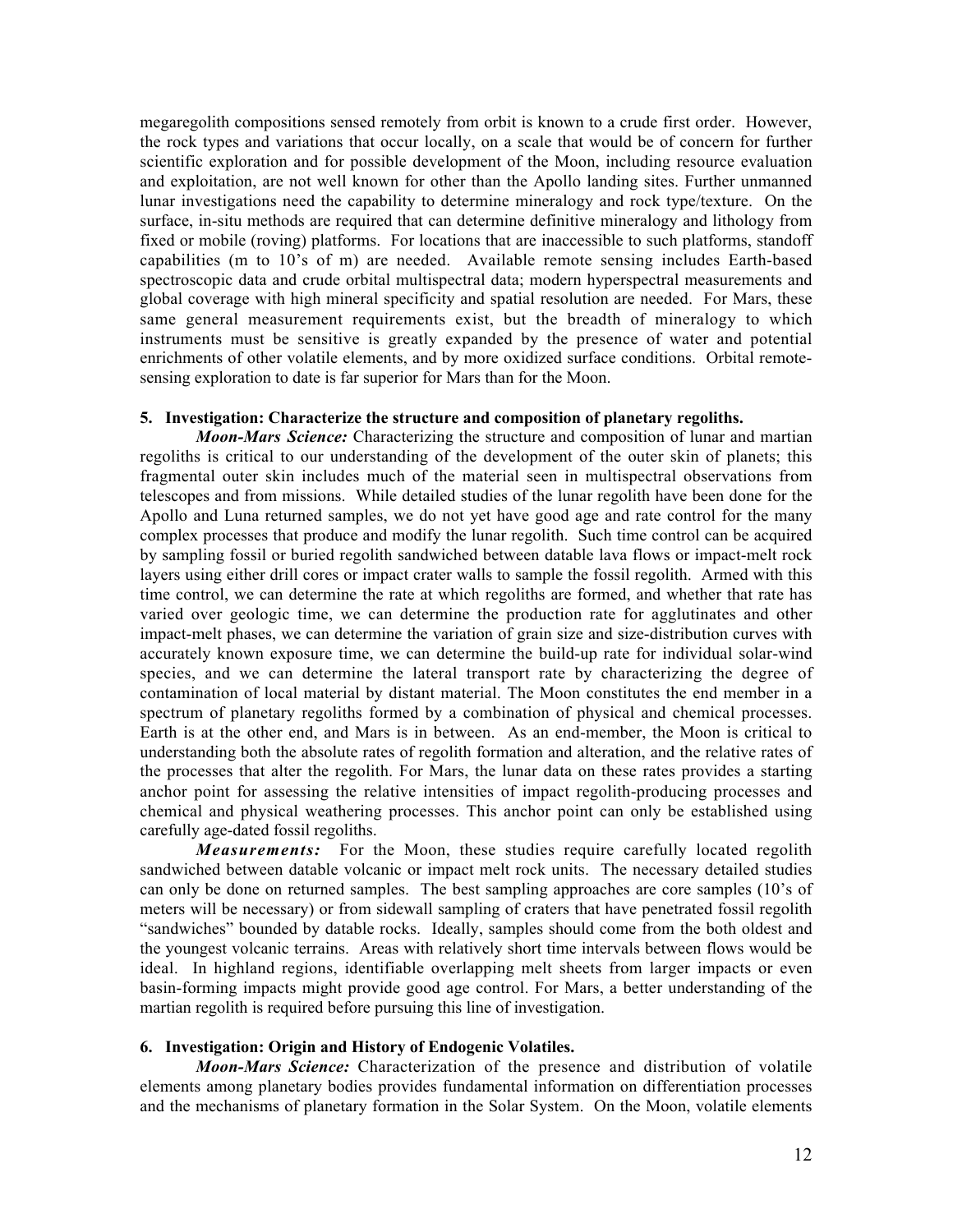from endogenic processes or internal sources such as volcanism are rarely found. Unlike the Earth, lunar materials show little sign of the past presence of water;  $CO<sub>2</sub>$  and  $CO<sub>2</sub>$  gases were probably the dominant volcanic gases on the Moon. The major exceptions are the volatileelement enriched coatings found on samples of pyroclastic glass beads from the Apollo 15 and 17 landing sites. These volatile- and metallic-element (Fe and Ti) enriched remnants of ancient volcanic eruptions on the Moon provide clues to the nature of the early lunar interior and to the distribution of potential resource materials for future exploitation. By contrast, minerals and gases from Mars may be substantially more enriched in water. This investigation allows us to understand the varieties, abundances, and distribution of volatile elements released from the lunar interior, to characterize their depths of origin, and to understand the processes controlling their loss and possible transport to regions such as the lunar poles. Characterization of lunar endogenic volatiles provides context for studies of endogenic and exogenic volatiles on Mars, and may lead to a more comprehensive understanding of the surface and subsurface distribution of volatile species on Mars, how these may have changed through time, and the origin and evolution of the martian atmosphere.

*Measurements:* The lunar investigation requires in-situ examination and sampling of lunar pyroclastic deposits, compositional studies of their surface coatings and interiors, and petrologic analysis of their depths of origin. In addition, this investigation requires identification, characterization, and sampling of volatile reservoirs at the lunar poles, with emphasis on comparative analyses of endogenic versus exogenic volatile species.

#### 7. Investigation: Early Planetary Differentiation.

*Moon-Mars Science:* The Moon and Mars underwent planetary-scale differentiation early in their histories that may have involved early core formation followed by the crystallization of magma oceans on these bodies. A record of this earliest phase of differentiation on both bodies is preserved in the structure and composition of their interiors and in the range of ancient rock types exposed on their surfaces. Therefore, an understanding of the earliest differentiation history of the Moon could help to place constraints on the mechanisms and time scales involved in similar processes that may have occurred on Mars. The style of differentiation may partially dictate the pathway along which a planetary body may evolve. Investigation of early lunar differentiation history can be done through detailed characterizations of the internal structure of the Moon as well the compositions and ages of the rocks from the far-side lunar highlands and those exposed in large impact craters and basins.

*Measurements:* This lunar investigation would require geophysical as well as geochemical and petrographic measurements. The geophysical measurements require the establishment of a global network of seismometers that would help to resolve the deep and shallow structure of the Moon. The geochemical and petrographic measurements require the sampling and analysis of lunar rocks from the ancient highlands (particularly from the far-side, which are not represented in the Apollo collections) as well as those representing deep crustal lithologies that have been exposed at the lunar surface by large impacts.

#### 8. Investigation: Characterize the structure and composition of planetary interiors.

*Moon-Mars Science:* Characterizing the structure and composition of planetary interiors is fundamental for understanding the origin and differentiation of a planet, dynamical mantle processes, surface evolution, tectonics, magmatism, and magnetic field. This investigation provides constraints for the bulk composition of the Moon, its origin, and the manner in which it differentiated. Characterization of crust, mantle, and core structural domains anchors our understanding of lunar asymmetry, mantle dynamics, magnetic field, and the current thermal state of the Moon. The lunar structure provides a record of early planetary processes that may prove essential to the interpretation of basic mechanism of martian differentiation and early dynamical processes of the martian interior. This may lead to a more comprehensive understanding of early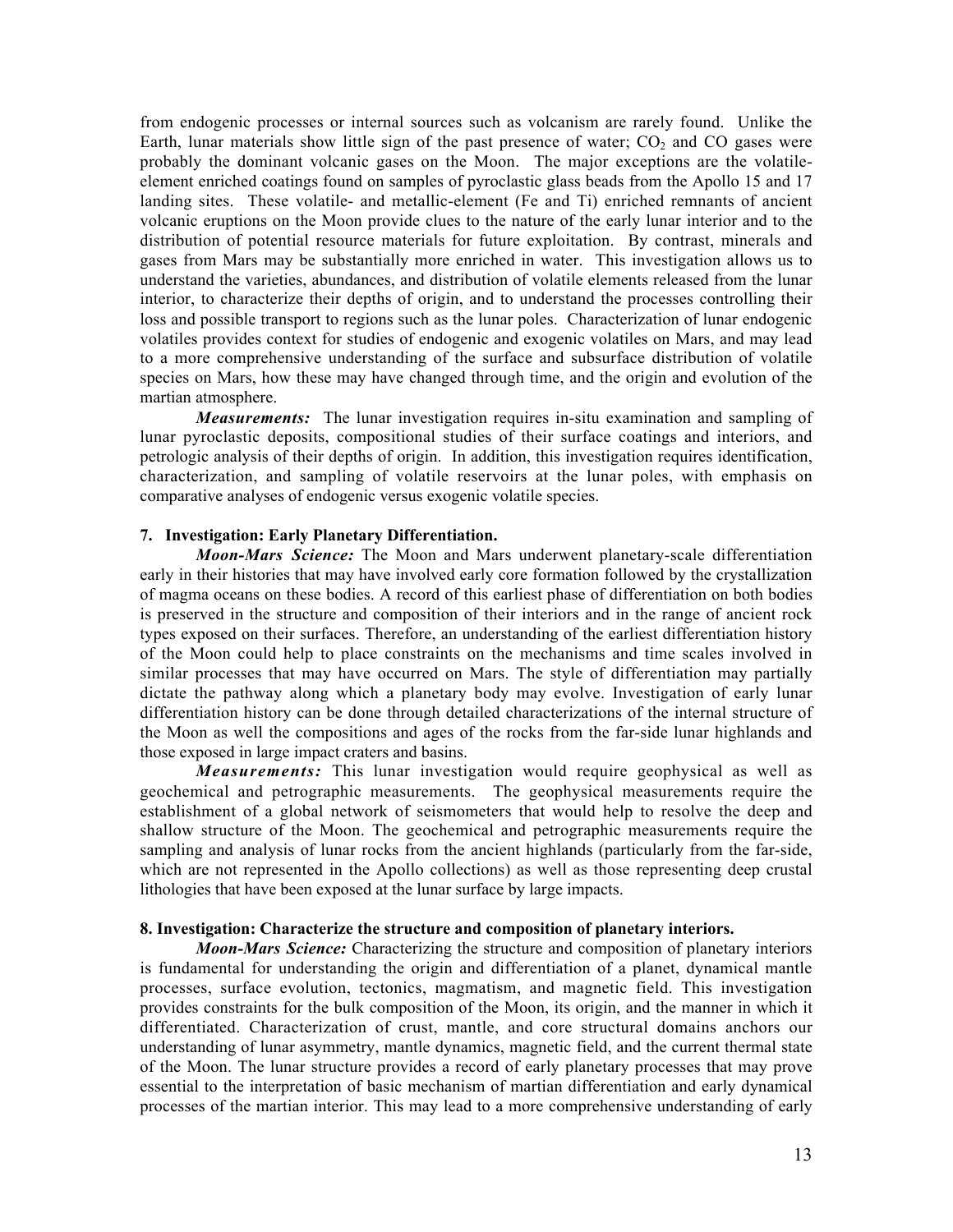Mars: the nature of the primordial crust, the origin of the hemispheric dichotomy, the release of water from the mantle, and evolution of the early magnetic field and its effects on the atmosphere and radiation shielding.

*Measurements:* The lunar investigation requires high-resolution seismic, far-side gravity and topography measurements. These geophysical measurements require the establishment of a global seismic network consisting of multiple seismometers. Far-side gravity and topography measurements must be made using orbital spacecraft. In addition to geophysical measurements, this investigation also requires examination and sampling of deep crustal lithologies that are exposed at the lunar surface and basalts that are outside of the Apollo era collection sites. These samples provide windows into the Moon's lower crust and mantle.

#### 9. Investigation: Planetary Asymmetry.

*Moon-Mars Science:* Both Moon and Mars exhibit asymmetry in composition and structure on a global scale. On the Moon, asymmetry is manifested by the distribution of rock types and thickness of crust, an offset between center of figure and center of gravity, and by the distribution and extent of volcanism (Jolliff et al., 2000). The lunar crust is thicker and the feldspathic lunar highlands are concentrated on the eastern lunar near side and on the northern far side. Volcanism is most extensive on the western lunar near side, and that area appears to have been a locus of extended igneous activity relative to other parts of the Moon. On Mars, a northsouth hemispheric dichotomy exists, with older and more rugged highlands to the south, and a smoother, resurfaced character in the northern hemisphere. Causes of these two different manifestations of planetary asymmetry are unknown. They may be related to early differentiation, early giant impact bombardment, or subsequent modifications by internal processes. In the case of the Moon, the asymmetry appears to be related to earliest differentiation of the planet into crust and mantle resulting from solidification of a global magma ocean, and the effects of asymmetric distribution of heat-producing materials may have played a key role in the subsequent 2-3 billion years of thermal and magmatic evolution. In the case of Mars, relationships between planetary asymmetry and thermal and volcanic evolution are as yet unknown.

*Measurements:* Key to understanding planetary asymmetry is to characterize the internal structure, distribution of rock types and compositions, ages of different geologic terranes (broad regions that experienced a common geologic history), and heat flow from the interior. Specific investigations include seismic networks, gravity (lunar far-side gravity is not well known), heat flow (distributed network), and accurate topography/altimetry (lunar topography is not well known in comparison to Mars). In-situ geochemical analyses at key surface locations and improved global geochemical measurements (e.g., X-ray spectrometry) are also needed. Ages of rocks from a variety of locations and an understanding of the setting in which they formed (see A10) are also needed.

#### 10. Investigation: Energetic Particle History.

*Moon-Mars Science:* Throughout solar-system history the lunar surface has acted as a collector for the solar wind and solar and galactic energetic particles (Rao et al., 1994). From studies of the lunar regolith we have gained a better understanding of the composition and energetics of particles that stream from the Sun and of the likely isotopic composition of some volatile components in the early nebula from which the planets formed. The relative elemental and isotopic composition of implanted solar wind and energetic solar particles, as measured in a variety of lunar regolith phases, is generally easier to determine than is the flux and energy distribution of highly energetic solar protons over past eons. Yet, the highly energetic solar (and possibly galactic) particles have been the greater influence on the evolution of the atmospheres of Mars and the Earth. Most of the lunar-acquired information about solar particles characterizes solar emissions over the last  $\sim$ 2 billion years, as ancient, undisturbed regoliths have not been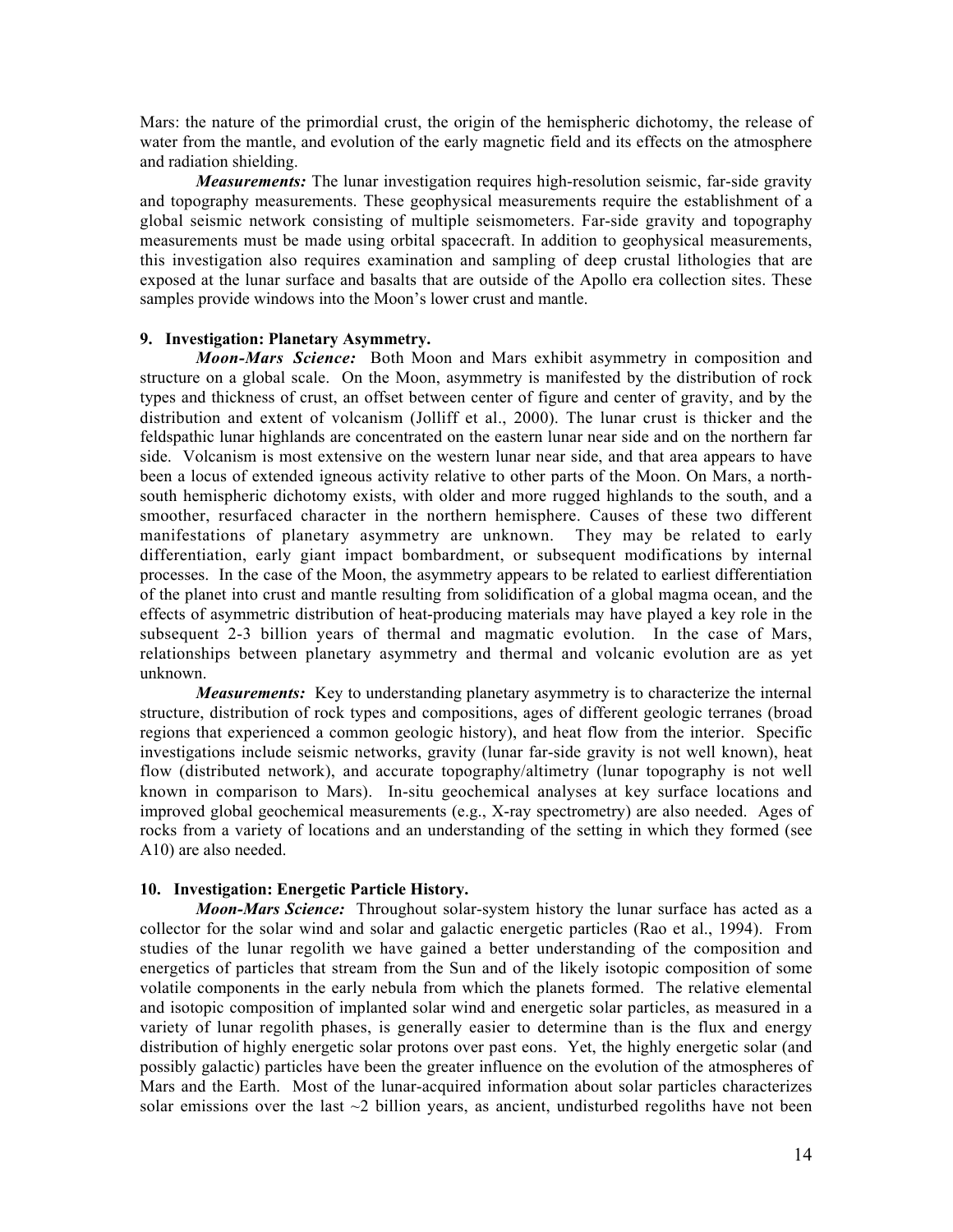easily identified or accessible. Energetic solar and galactic protons create nuclear reactions on the surface of many solid planetary bodies, and through such reactions the composition of some elements can be determined from orbit. In the case of Mars, charged solar particles are attenuated within the atmosphere, where they serve to erode the upper atmosphere over time, producing mass-fractionation effects in some species. Highly energetic galactic particles produce nuclear products in the surfaces of the moon and Mars, and this process can be used to study regolith formation and mixing. This application of GCR particles, however, is covered under theme A4 above.

*Measurements:* For the Moon new information about the composition of solar emissions can come from studying preserved paleo-regoliths or basalt surfaces, which can be accessed by drilling to ancient basalt flows or by accessing benches within crater walls. To determine the flux and energy distribution of very energetic solar particles requires very specialized samples in which depth profiles of nuclear products can be measured. Whereas paleoregoliths may be common and accessible in basalts  $\sim$ 3-4 giga-years in age, optimal materials  $\geq$ 4 giga-years in age may have been strongly altered by the intense early bombardment and may be difficult to find. For Mars direct study of solar emissions is probably not possible. The effects of energetic particles on the atmosphere of Mars today can be understood through orbital measurements of atmospheric escape processes and through study of the isotopic compositions of certain volatile species in the atmosphere and the solid planet.

#### CATEGORY B. EVALUATE HUMAN-RELATED RESOURCE ISSUES ON THE MOON TO BETTER PREDICT THEIR STATE/USEFULNESS ON MARS.

#### 1. Investigation: Water as a Resource.

*Moon-Mars Science:* Water is an important resource for human exploration missions and can be used both for life support and for fuel. Both the Moon and Mars are suspected and known, respectively, to have significant quantities of water at or near the surface and in the atmosphere. Water can presumably be extracted directly from the lunar environment in the polar regions where it appears to be segregated in permanently shadowed craters. The source for water in the lunar polar craters is assumed to be from comets. Water can also be manufactured from H and O both of which are widespread across the lunar surface. H is implanted by solar wind; O occurs within the regolith, derived from the lunar basalts.

 Water is critical for human survival. Even in a closed-loop system there are some losses that must be replaced. Having a supply of in situ water (direct or manufactured) eliminates the need to bring it from the Earth. The constituents of water (H and O) are critical elements for fuel, both rocket engine propellant and fuel cell materials.

*Measurements:* H is known to be widespread across the lunar surface and has been measured directly in returned samples of the regolith and detected by secondary neutron spectroscopy at both equatorial and polar latitudes. The H that occurs in the polar environment is interpreted to be in the form of water ice, but water ice has not been unequivocally confirmed. O is an important element in lunar basalts and has been measured in returned samples. The critical measurements for use of water as a resource would be to determine the amount, purity, and its form (e.g., massive vs. dispersed ice) in permanently shadowed lunar craters. Having an understanding of the quantity, quality and form of the water would allow an assessment of the relative merits of mining H and O as separate phases compared with the mining of polar water ice and of the types of techniques to be employed for extraction.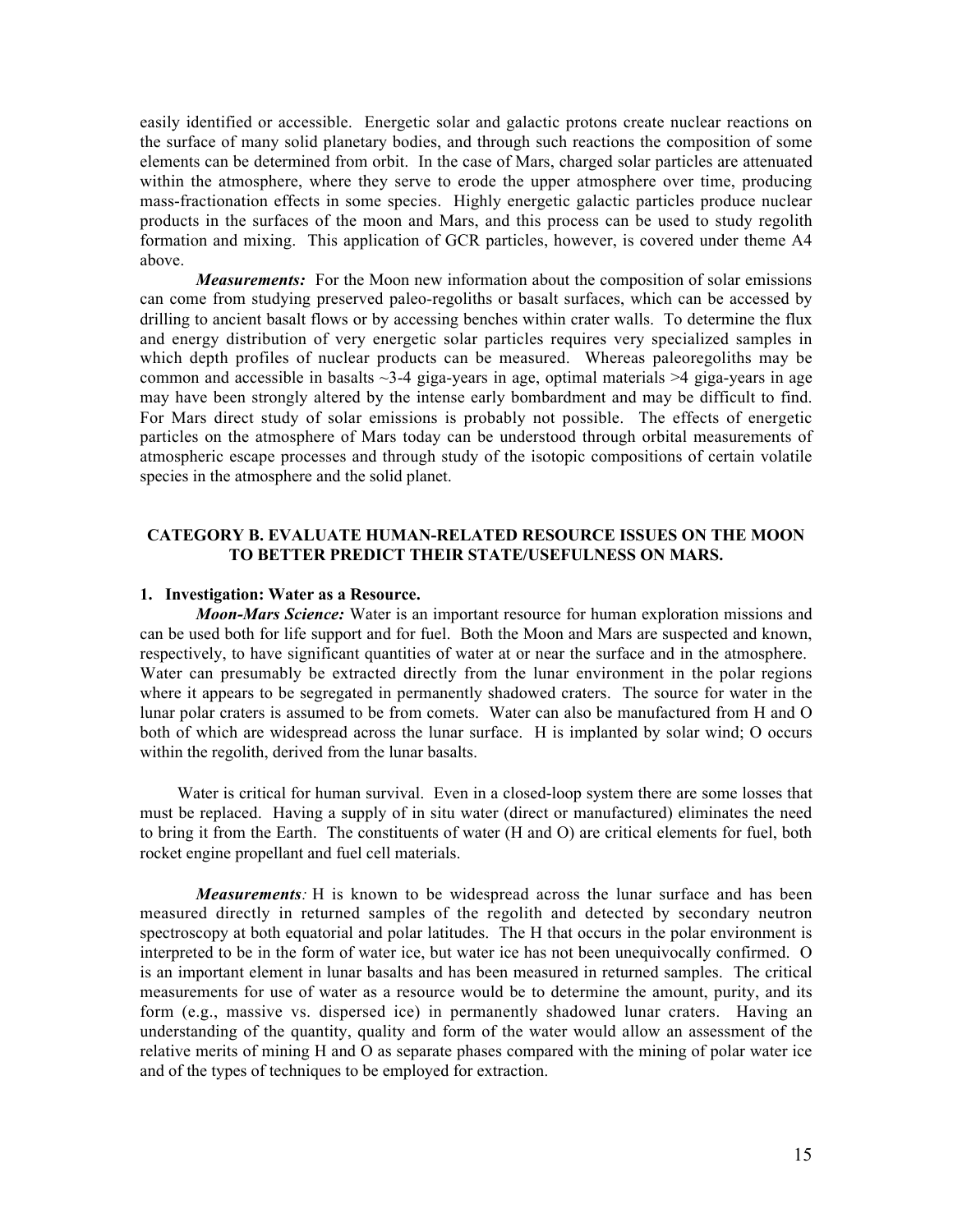#### 2. Investigation: In situ Fuel Sources.

*Moon-Mars Science:* The lunar and Martian regoliths contain potential components of rocket propellant that could be produced *in-situ*, avoiding the need to transport them from Earth. Water and carbon compounds, if present at the lunar poles, solar wind hydrogen and carbon in the regolith, and oxygen produced by reduction of ilmenite or pyroclastic glass are the principal potential sources on the Moon. On Mars, there may be significant concentrations of bound water in the regolith and accessible liquid water beneath, which could be used for producing hydrogen/oxygen propellant or, in combination with carbon dioxide from the atmosphere, methane and oxygen. These constituents also could be used as fuel for fuel cells or as expendables for human life support systems. The extraction of propellant from regolith minerals would use similar approaches for both Moon and Mars, including excavation, thermal extraction, water electrolysis, and oxygen, hydrogen or methane liquefaction. A lunar propellant production demonstration could influence the design of human missions to Mars as well as demonstrate the validity of the concepts for propellant production from the regolith on Mars.

*Measurements:* The principal uncertainties in the lunar database with respect to propellant production are the distribution, form, concentration, and the physical properties of hydrogen-containing deposits in permanently shadowed areas at the lunar poles. Better understanding of the 3-dimensional distribution of carbon and hydrogen in the non-polar regolith could be important. The economics of lunar propellant production are highly sensitive to the concentration of hydrogen (or hydrogen and carbon) because these are typically the least abundant of elements on the Moon, so that finding locations that have much larger concentrations than the average is important. Because the scale of a useful polar ice deposit can be quite small (100 m<sup>2</sup> x 3 m deep regolith could produce 6 metric tons of propellant if the water concentration is 1%, 30 metric tons if the concentration is 5%), lunar surface exploration will be required, with subsurface detection capability that may be provided by a drill or similar sampling tool. Measurements should include: determination of the form of hydrogen and other volatiles by mass spectrometry and differential thermal analysis; local distribution of hydrogen and ice, by active neutron spectroscopy and sub-surface electromagnetic sounding; and physical properties of surface and sub-surface materials by cone penetrometer or analysis of drilling or other mechanical system that interacts with the surface. The capability to determine the isotopic composition of hydrogen and carbon would add scientific value, but is not required for resource evaluation.

#### 3. Investigation: Exploration and Processing of Planetary Materials.

*Moon-Mars Science:* Demonstration of identification and processing of resources in lunar missions can validate their use in Mars missions. Many non-volatile materials can be manufactured from natural oxides and silicates occurring in the regolith on the Moon or Mars. Systems need to be developed to process planetary materials at surface environments with similar constraints – low ambient pressure, partial – gravity. Exploration for the distribution of resources from orbit and with new techniques on surface is needed. Surface exploration techniques are needed to establish mineralogy of martian materials that could provide resources  $-$  e.g. X-ray diffraction; differential thermal analysis. A wide variety of manufactured products could be made from Martian regolith – glass, ceramics, composites that could assist human exploration

*Measurements:* Demonstrate the ability to identify resources on the lunar surface. Demonstrate the ability to extract minor/trace constituents from lunar regolith through physical beneficiation and chemical extraction.

#### CATEGORY C. DEMONSTRATIONS AT THE MOON TO GAIN EXPERIENCE, MITIGATE RISK, IMPROVE PERFORMANCE, AND CONFIRM CAPABILITY.

1. Investigation: Sample Return.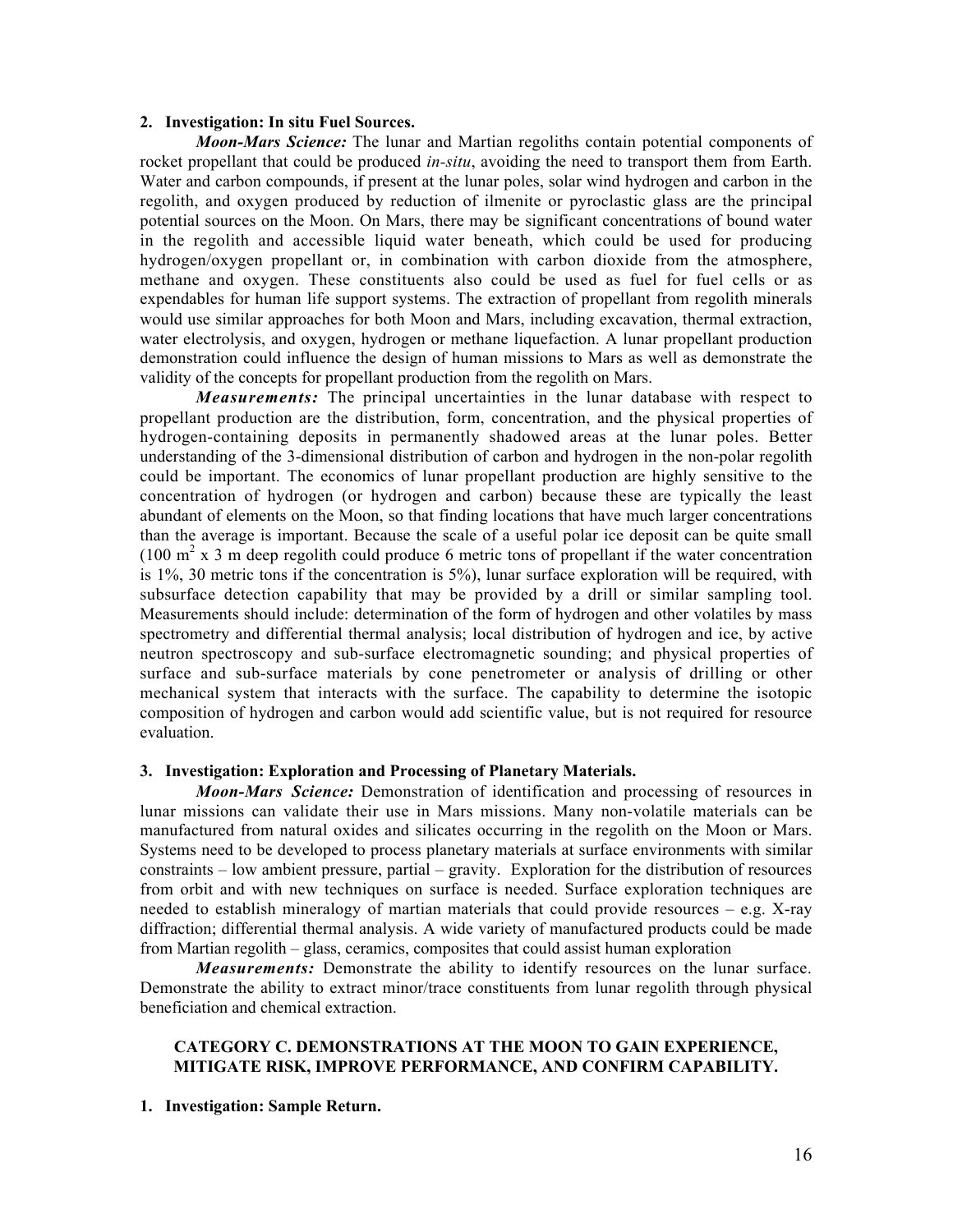*Moon-Mars Science and Technology Linkage:* Sample return missions allow the full range of analytical techniques, available in laboratories on Earth, to be used to extract qualitatively and quantitatively the maximum information from a given returned sample. This allows high sensitivity, high precision, and low contamination studies to be performed in an optimum fashion. Complementary investigations can be done in sequence and in consortium modes. Specific investigations can be suggested based on detailed prior investigations on the same samples. Furthermore, parts of the returned samples are routinely saved, in their pristine condition, and are available as new analytical techniques are developed and new imaginative investigators become interested in the unique returned samples. For example, for the Apollo returned samples: a) U-Th-Pb techniques with sufficiently low contamination were developed several years after the end of the Apollo missions and permitted the identification of the putative Lunar Cataclysm at 4.0 Ga ago; b) the Sm-Nd dating technique was developed seven years after return of the samples and was applied successfully to measure ages and to identify the long-term preservation of mantle sources for mare basalts; c) thirty years after return of the samples, new techniques for platinum group elements, using negative ion mass spectrometry, were developed and applied to identify the detailed nature of the exotic (meteoritic) components in the lunar regolith and in lunar breccias, which trapped the contributions to the Moon at  $\sim$  4 Ga ago.

*Demonstrations:* The development of capabilities for samples returned from the Moon has direct application to techniques applicable to samples returned from Mars. In particular, the detailed and meticulous work required for the search for conditions compatible with the development of life on Mars, and possible evidence for past or present life on Mars may require the use of full-up, high sensitivity and specificity analytical techniques, available in terrestrial laboratories. Similarly the techniques developed to address the thermal evolution and the development of a crust, mantle, and core on the Moon, have direct applicability to the similar evolution of Mars. There is a need for additional samples returned from the Moon, since the Apollo and Russian missions were restricted to the equatorial regions on the Moon. Specific scientific investigations on the Moon would take advantage of the potential return of new samples from the back side of the Moon, the South Pole-Aitken Basin, and the lunar poles. The specific scientific questions to be addressed include better definition of the early impact history of the Moon and inner solar system (e. g., especially prior to 4.0 Ga) and the better understanding of the development of the lunar magma ocean and the preservation of distinct chemical and isotopic reservoirs within the lunar mantle, which served as sources for the mare basalts erupted in the interval 4-3 Ga. Samples can be returned from the Moon and from Mars with relatively simple insitu characterization techniques, in order to pick interesting and non-redundant samples. Limited mobility on the surface is acceptable given the effective mechanisms for mixing materials on the regoliths of both planets.

#### 2. Investigation: In situ Analysis for Improving Sample Selection Strategies.

*Moon-Mars Science and Technology Linkage:* Robotic spacecraft will continue to be the method of exploring Mars for a significant period of time and will be used as both precursors to and contemporaneous with human exploration of Moon. The ability of these robotic systems to analyze material either for complete in situ analysis or a screening tool for the selection of samples to be returned to the Earth provides a powerful enhancement of the total science. The ability to conduct relatively sophisticated mineralogical, molecular, chemical and isotopic analysis on both silicate materials and ice can provide substantial insight into the nature of the material, be it lunar or martian, rock or ice. The evolution of capability from the first Surveyor measurement to those made by the MER rover show how much can be learned from in situ analysis.

*Demonstrations:* Additional capabilities are in various stages of development and both demonstration and use on the Moon, as a prelude to Mars, will result in increased science return.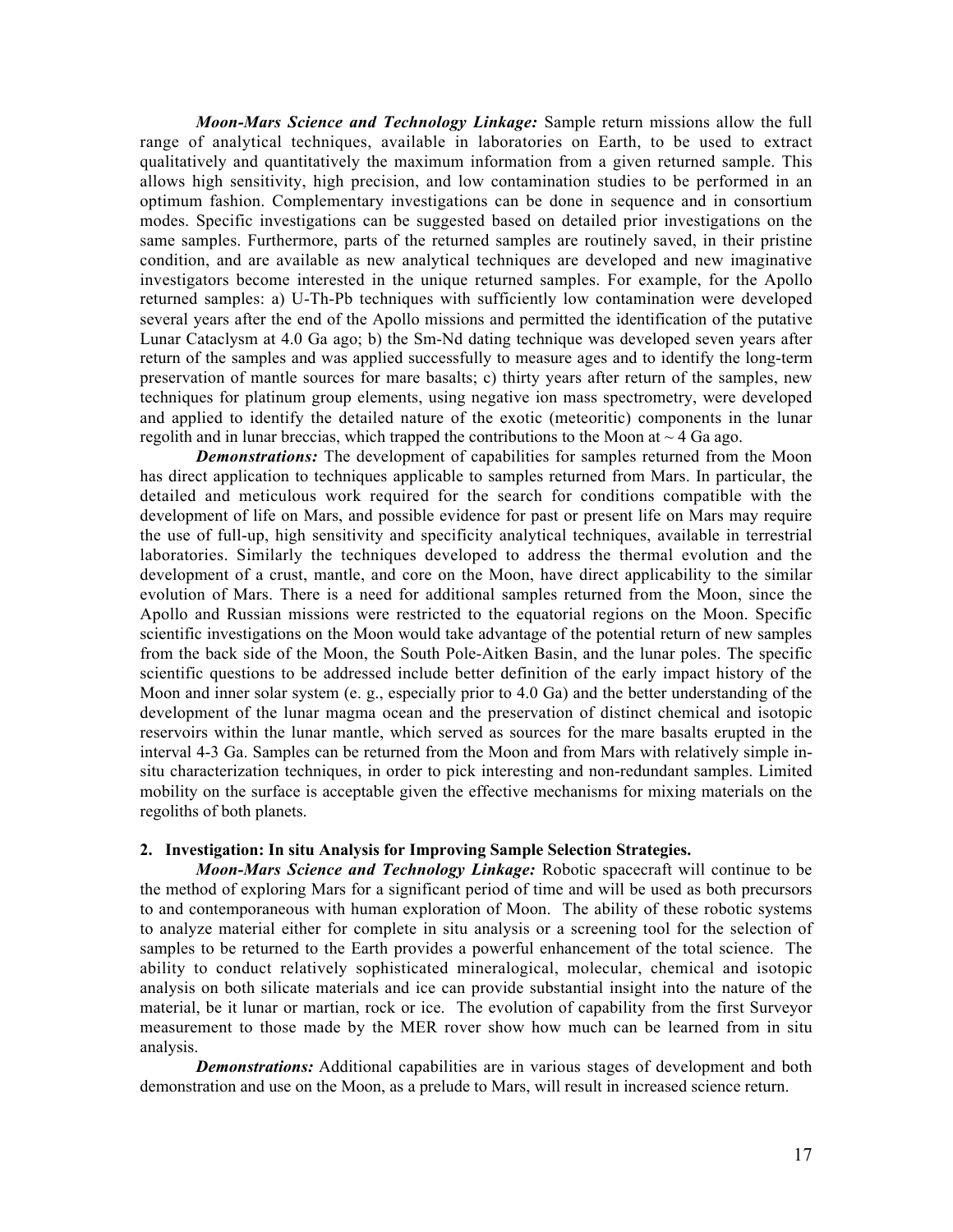#### 3. Investigation: Drilling Technologies.

*Moon-Mars Science and Technology Linkage:* The surfaces of Mars and the Moon are characterized, over large regions, by regoliths comprised of mixed dust and rock. Many scientific questions require access to the subsurface. For example, there are likely to be few volatile species within the upper 10 cm of the lunar regolith due to solar wind exposure. Likewise, many compounds of interest for astrobiology are more likely to lie below the surface of Mars, shielded from UV exposure. Subsurface sampling also holds the potential for obtaining a time record of climate (Mars) or solar wind fluctuations (Moon). The capability to drill to depths of perhaps several meters, and to return "pristine" samples, is thus of high priority for the Moon and Mars.

*Demonstrations:* Drilling in planetary regoliths presents a number of challenges. Astronauts found it difficult to obtain cores from the lunar regolith, which is well compacted below the upper few cm. Robotic planetary drilling or scraping to date has been performed only to depths of a few cm, and there is considerable development needed to demonstrate the capability.

#### 4. Investigation: Seismic Technologies-Studies.

*Moon-Mars Science and Technology Linkage:* A seismic network is required to understand the inner workings of any solid planetary body. The Apollo program deployed 4 seismometers, but all were on the near-side, relatively close to each other and installed by astronauts. The structure and composition of the lunar deep interior is still unknown as is the crustal structure on the far side. Such a network would be critical for the characterizing the depth of regolith in some regions, defining crustal/mantle heterogeneity, and delineating the composition and size of the lunar core. It would also test the lunar magma ocean hypothesis. Installation of a lunar seismic network would provide insights into deploying a robust seismic network on Mars. The Moon provides a testbed environment that is in close proximity to Earth, and is seismically quite requiring long-lived and sensitive seismometers. A martian seismic network could acquire evidence of continuing tectonic (magmatic) activity, nature of the internal structure and composition, and characterization the shallow subsurface in some regions (e.g., extent of potential aquifers). In addition to seismic studies of the Moon and Mars, the developing the ability to deploy a network on a planetary surface is fundamental to studies of other terrestrial planets and moons.

*Demonstrations:* An important demonstration would be the deployment of sensitive, broadband seismometers on both the near side and far side of the Moon. This would test technical approaches for emplacing highly sensitive seismometers on a planetary surface and operating them over extended periods of time. Additional geophysical tools could be added to the seismic tools.

#### 5. Investigation: Assess Bio-Organic Contamination.

*Moon-Mars Science and Technology Linkage:* The search for evidence of *extant* life on Mars requires the development and application of novel technologies to detect signs of biological activity. In addition, this search requires that the risk of forward contamination of the Martian surface by terrestrial microbes be minimized during future exploration activities. Such contamination could also perturb the Martian biota, if it exists. The interpretation of biosignatures of *extinct* life, such as carbon isotope variations, might also be complicated by the activity of modern microbes, or by biogenic compounds, brought to Mars from Earth. The same holds true for investigations into molecular precursors of life, such as organic compounds.

*Demonstrations:* The lunar surface is a completely sterile *natural* environment. Therefore, the Moon offers a unique opportunity to assess Mars-bound technologies and protocols designed to detect signs of life as well as those intended to minimize forward contamination. Such testing is impossible on Earth outside of idealized conditions in the laboratory. Life detection approaches intended for Mars could be tested in control experiments on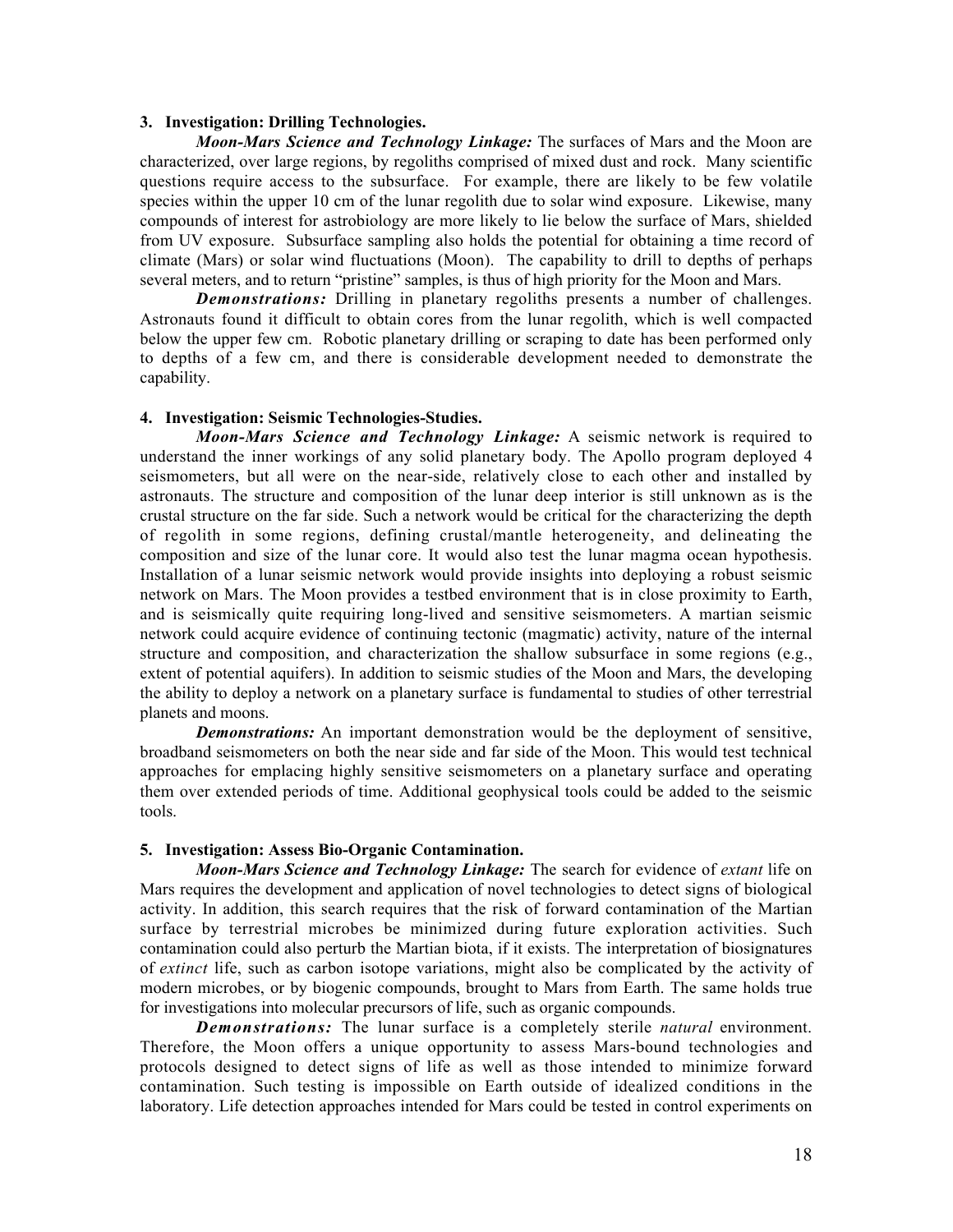the lunar surface to minimize the risk of future "false positives" or other ambiguities on Mars. The risk of forward contamination could be assessed by sensitive analyses of organic compounds, microbial residues and surviving organisms on and around future lunar spacecraft.

#### 6. Investigation: ISRU Technology Demonstrations

*Moon-Mars Science and Technology Linkage:* The use of in-situ resources on either the Moon or Mars will not become reality before there are demonstrations, probably at the level of robotic mission experiments that have sufficient robustness to demonstrate the viability of the technology to extract and process the planetary resources. The most important demonstration will be the first one, whether it is done on the Moon or on Mars. This will remove a level of uncertainty in a manner similar to that in which the demonstration of ion propulsion on the Deep Space 1 mission cleared the way for a myriad of applications of the technology on subsequent missions. Although the surface environment and contents of useful materials are different for the Moon and Mars, there are some cases in which the extraction technology may be similar (for example, extraction of ice or solar wind volatiles from the regolith on the Moon and extraction of water from hydrated regolith minerals on Mars) and for many processes, subsystem elements can be common (for example, excavation and materials handling systems, heating chambers, Sabatier reactors, gas and fluid handling, water and  $CO<sub>2</sub>$  electrolysis, and  $H<sub>2</sub>$ ,  $O<sub>2</sub>$  and CH<sub>4</sub> liquefaction). For systems such as these, which transport solids, liquids and gases, in some cases in multi-phase systems, the behavior of the systems at reduced gravity will have to be demonstrated before the technology can be adopted for missions.

*Demonstrations:* Testing the extraction and/or production of water, hydrogen, oxygen and methane is generally regarded as the highest priority because of the application of these products in spacecraft propellant and for human life support systems. Demonstration of the specific technologies for accomplishing these processes, either for the lunar polar shadowed craters, where some of the products may exist, or for typical lunar regolith, will be a first step toward eventual deployment for human and robotic missions. There are several approaches to demonstration that must be considered. These include: (1) demonstration of the subsystem components (e.g. valves, Sabatier reactors) in the relevant environment; (2) end-to-end demonstrations of complete systems, preferably with long enough production times to provide information on the robustness or expected lifetime of systems in the lunar environment; and (3) full demonstrations of extraction technologies aimed at providing data suitable for scaling to production quantities. These should be selected depending on the maturity of the Earth-based technology, adequate models to predict performance in the lunar environment, and to some extent, development schedule compared to the expected time at which the technology would be used. The highest priority demonstrations would appear to be: (1) extraction of water or hydrogen from lunar polar soils, conversion to H2/O2, and liquefaction of H2 and O2.; (2) production of oxygen from either mare or highlands regolith; (3) demonstration of the use of one or more of these compounds on the lunar surface, which would require transfer of the compounds to a test article, such as a hopper or a fuel cell on a rover.

#### 7. Investigation: Communication and Ranging Systems.

*Moon-Mars Science and Technology Linkage:* Lunar surface science goals, such as a global seismic network or South Pole-Aitken basin studies, may require landings on the far side. Potential areas of exploration at the lunar poles may also be out of direct line-of-site contact with Earth during all or part of the year. Communications with surface experimental packages thus require an orbital relay capability. Measurements of the gravity field for the lunar far side will also require at least two orbital spacecraft that can be used to measure relative velocity shifts. In the most capable mode, such orbital assets could form a global positioning system for the Moon, which could be used for long-term studies of internal structure. A similar "Mars GPS" network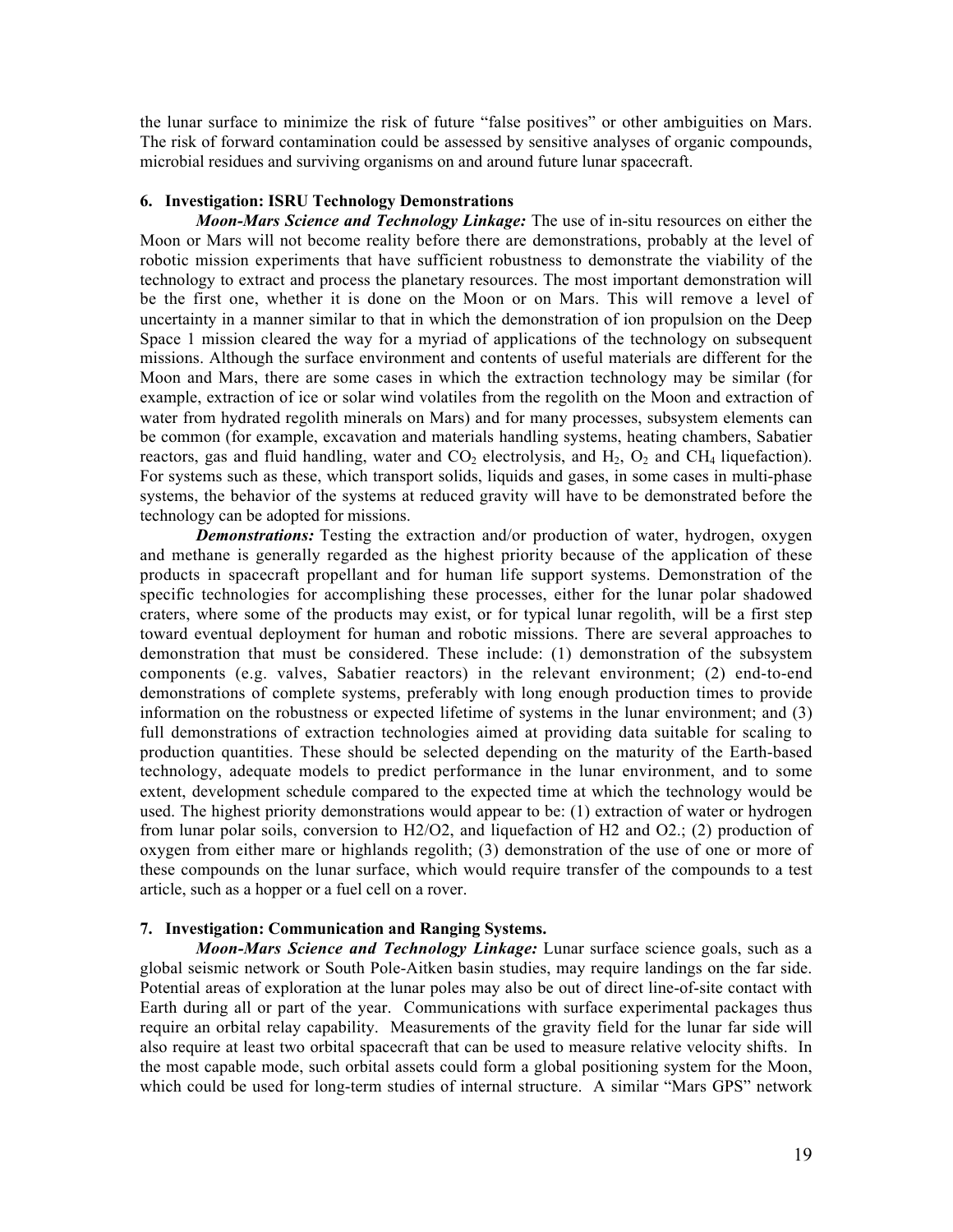could improve the geodetic grid, allow enhanced studies of internal structure, and provide continuous communications with landed packages.

*Demonstrations:* Given current terrestrial GPS capabilities, relatively little technology development is required to achieve the Moon-Mars goals. There is also little need for this technology to be first demonstrated at the Moon.

#### FINAL PRIORITIES

The final priorities in this report are summarized in Tables 3 and 4. Although we did not attempt to develop a detailed cross-prioritization of all 20 elements, but the comparative priorities of elements in the two lists can be seen in a general way; e.g. a high priority item in list A can be assumed to be of generally higher overall priority than a low priority item in list B+C. A more detailed implementation guide for selected science themes are outlined in Appendix IV in an "AO style" format. These investigations and demonstrations are prioritized based on their linkage to Mars exploration. Highest scientific priorities recognized by this steering group were Impactor Flux versus Time and Origin and History of Exogenous Volatiles (Table 3). There appears to be no scientific investigation that must be done on the Moon prior to the investigation being done on Mars. However, in many cases, the Moon provides a planetary frame of reference for better understanding Mars. For example, the Moon provides an example of one style of planetary differentiation: Magma Ocean. How far early differentiation deviates on Mars from this style of differentiation is important for understanding the origin of Mars and the pathway on which it evolved.

As discussed above, the lunar science (A category) themes (Investigations related to the processes of terrestrial planet formation and evolution) were ranked into three categories (Table 1) based on overall importance to advancing scientific understanding of the Moon and the degree to which identified investigations are likely to make major contributions to advancing knowledge about the important science questions. The ten lunar science themes were also ranked into four categories according to how strongly they linked to MEPAG Investigations (Table 2). These procedures allow a hierarchical scheme that builds on these two results to establish *Overall Science Priorities* in Moon-to-Mars science links. These priorities reflect, simultaneously, an attempt to answer two questions: "How strongly is the lunar science theme connected to MEPAG goals?" and "How important is the theme, in and of itself, for advancing lunar science?"

The *Overall Science Priorities* were slanted towards Mars science goals as the MMSSG Charter makes it clear that the SSG should consider first and foremost how to define sciencebased activities on the lunar surface that would benefit the scientific exploration of Mars. Thus in establishing an overall priority, a strong linkage of a lunar theme to a MEPAG Investigation trumps a theme that has a strong lunar science impact but is less linked to MEPAG goals for Mars.

Table 3. *Overall Science Priorities*.

#### HIGH PRIORITY

Impactor Flux vs. Time Exogenous Volatiles

#### HIGH-MEDIUM PRIORITY

Thermal and Magmatic Evolution Interpreting Geologic Environments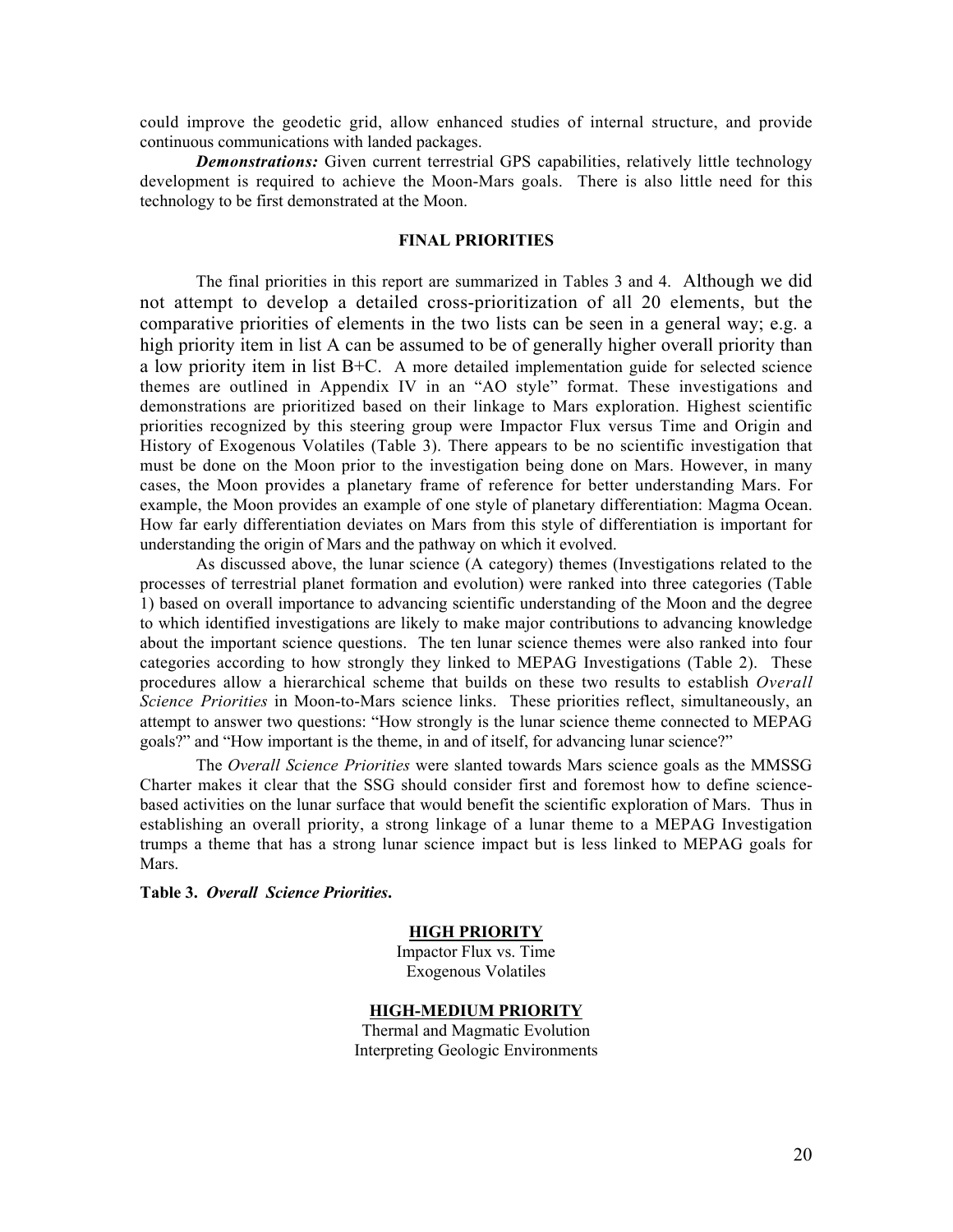#### MEDIUM PRIORITY

Endogenous Volatiles Interior Planetary Structure Early Planetary Differentiation Regolith History

#### LOW PRIORITY

Planetary Asymmetry Energetic Particle History

Categories B and C were also rated in a similar manner. High to Medium priority technology demonstrations include: in-situ sample selection and analysis, sample Return technologies, drilling technologies, ISRU Technology Demonstrations, seismic technologies/Studies, and water as a resource (Table 4). These technology demonstrations need not be done on the Moon prior to Mars. However, as exploration drives martian science to new levels of complexity prior demonstrations on the Moon will refine exploration strategy, diminish risk, and improve performance.

#### Table 4. *Overall lunar technology (Categories B and C) priorities based on linkages to Mars exploration.*

### HIGH- MEDIUM PRIORITY:

In-situ sample selection and analysis Sample Return Drilling technologies

#### MEDIUM PRIORITY (higher):

Seismic technologies/Studies Water as a Resource

#### MEDIUM PRIORITY (lower):

In-situ fuel resources Assess Bio-Organic Contamination

#### LOW PRIORITY:

ISRU Technology Demonstrations Communication and ranging systems Exploration and Processing of Planetary Materials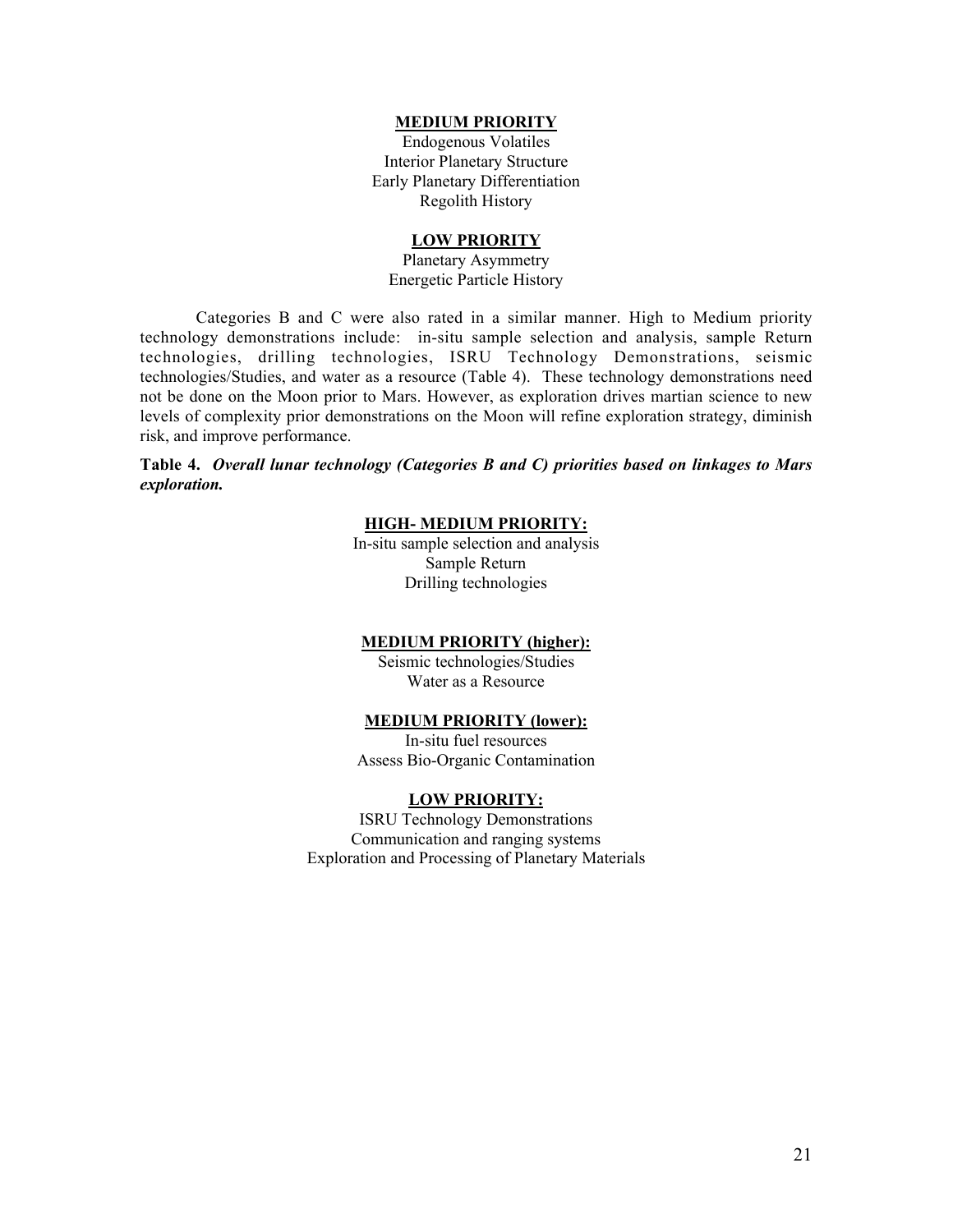#### **REFERENCES**

Benz, W. and Cameron, G.W., *Terrestrial effects of the giant impact,* In: Origin of the Earth (H.E. Newsom and J. Jones, eds.) Oxford Univ., New York, 1990, 61-68.

Jakosky, B., A. Anbar, G.J. Taylor, and P. Lucey, *Astrobiology science goals and lunar exploration: NASA Astrobiology Institute white paper*, NASA Astrobiology Institute, July 19, 2004, 12 pp.

Jolliff, B.L., Gaddis, L.R., Ryder, G., Neal, C.R., Shearer, C.K., Elphic, R.C., Johnson, J.R., Keller, L.P., Korotev, R.L., Lawrence, D.J., Lucey, P.G., Papike, J.J., Pieters, C.M., Spudis, P.D., and Taylor, L.A., *New Views of the Moon: Improved Understanding through Data Integration,* 2000*,* EOS 81, 349, 354-355.

Lunar Exploration Science Working Group (LExSWG), *Planetary Science Strategy for the Moon*, July 1992, JSC document JSC-25920, 26 pp.

Lunar Exploration Science Working Group (LExSWG), *Lunar Surface Exploration Strategy*, Final Report, February, 1995, 50 pp.

Mars Exploration Program Analysis Group (MEPAG) Goals Committee, *Scientific Goals, Objectives, Investigations, and Priorities*, July 16, 2004, Unpublished document, 23 pp. http://mepag.jpl.nasa.gov/reports/MEPAG\_goals-3-15-04-FINAL.doc

NASA Office of Space Science, *Solar System Exploration*, 2003, 68 pp.

NAS National Research Council, *New Frontiers in the Solar System: An Integrated Exploration Strategy*, 2003, 248 pp.

Rao, M.N., D.H. Garrison, D.D. Bogard, and R.C. Reedy, *Determination of the flux and energy distribution of energetic solar protons in the past 2 Myr using lunar rock 68815*, Geochim. Cosmochim. Acta 19, pp.4231-4245, 1994.

Shearer, C.K. and Papike, J.J., *Magmatic evolution of the Moon,* 1999, Amer. Mineral. 84, 1469- 1494.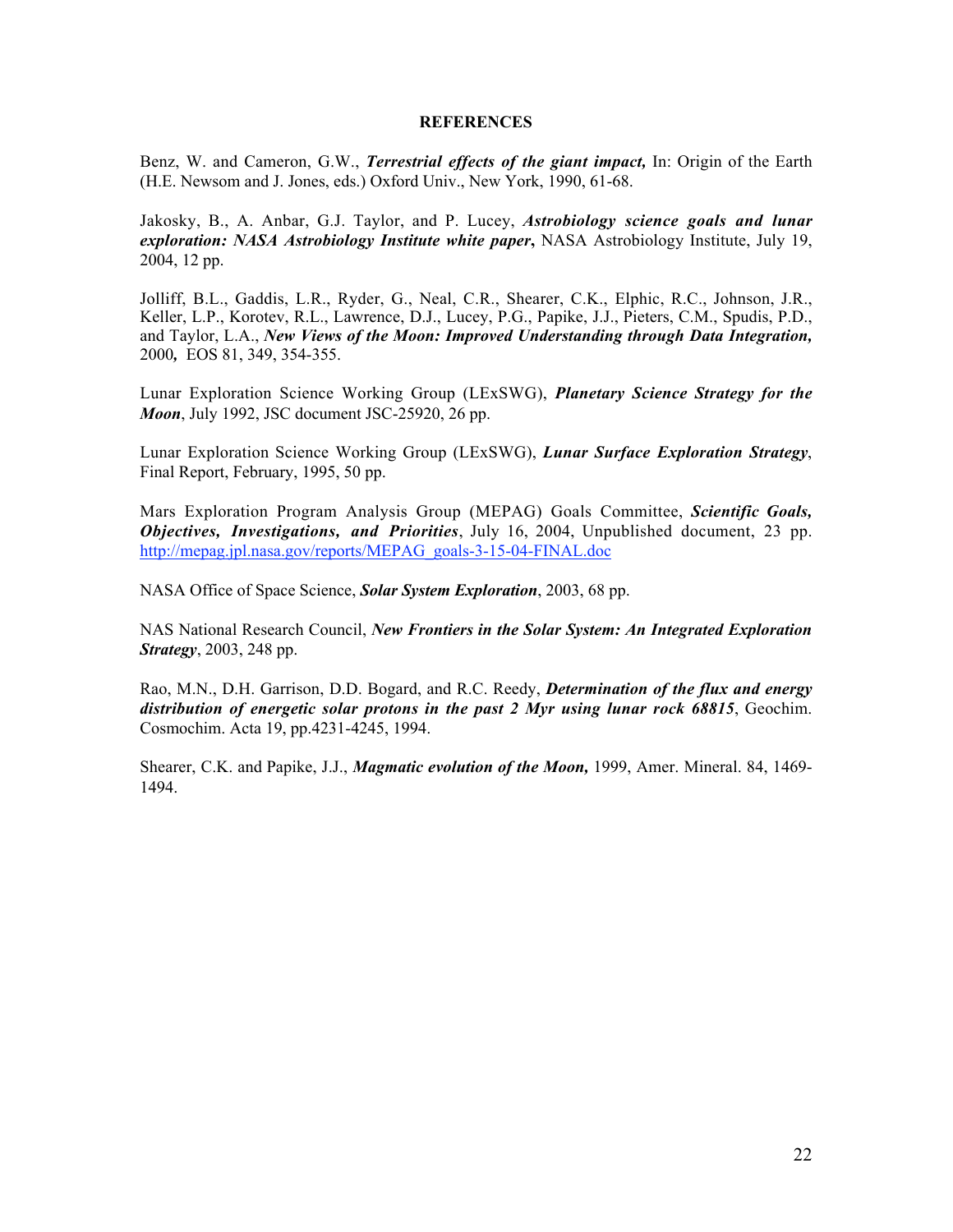# APPENDIX I **CHARTER**

# Mars-Moon Science Linkages (MMSL) Science Steering Group

#### Request from NASA HQ

Given the recently announced presidential vision for exploration of the Moon and Mars, NASA HQ formally requests that MEPAG consider how to define the science-based activities on the lunar surface that would benefit the scientific exploration of Mars. This analysis will need to be derived from multiple approaches:

- Evaluate how MEPAG 's scientific objectives for Mars (and their derivative investigations and measurements) could be enhanced by a first application on the Moon.
- Determine whether demonstrations of engineering capability at the Moon could have significant feed forward to the Mars scientific exploration program.
- Determine whether any of the primary scientific exploration goals and objectives for the Moon are linked to the goals and objectives for Mars.

#### Starting assumptions

- 1. Assume scientific priorities for the exploration of Mars are described in the MEPAG Goals document (http://mepag.jpl.nasa.gov/reports/MEPAG\_goals-3-15-04-FINAL.doc).
- 1. The most current reference material for lunar science can be found at http://www.lpi.usra.edu/lunar\_return/.
- 1. Assume a Lunar Reconnaissance Orbiter (LRO) mission to the Moon in 2008, a robotic landed mission by 2010, and a TBD schedule of robotic lunar missions (perhaps on an annual basis?) until a first human return to the lunar surface in 2020. Results from any given lunar mission can influence a martian mission scheduled 6-7 years later.
- 1. Return to the Moon is motivated by its use as a test-bed for human exploration of Mars, which must encompass science, utilization of accessible resources, operational scenarios involving humans interacting with robotic systems, and technology demonstrations of direct benefit to planned activities on Mars.
- 1. This SSG is asked to focus its effort on martian and lunar surface science, rather than orbital science. This is because of the assumption that eventual human missions to Mars will go to the martian surface, and the assumption that orbital science has recently been sufficiently defined for current purposes through the recent planning for 2005 MRO and 2008 LRO.

### Requested Tasks:

- 1. Develop a quantitative analysis of the potential ways in which the scientific objectives for the exploration of Mars can be advanced through any of the following activities:
	- a. Scientific investigations on the Moon
	- a. Demonstrations of science-related hardware, including instruments, science tools, and/or sample preparation systems
	- a. Demonstrations related to spacecraft operations.

Traceability of these possibilities to the objectives described in the MEPAG Goals document is essential.

- 1. Develop an assessment of the priority of the possibilities outlined in Task #1. Prioritization criteria should include:
	- a. Degree of alignment with MEPAG's priority system for Mars exploration.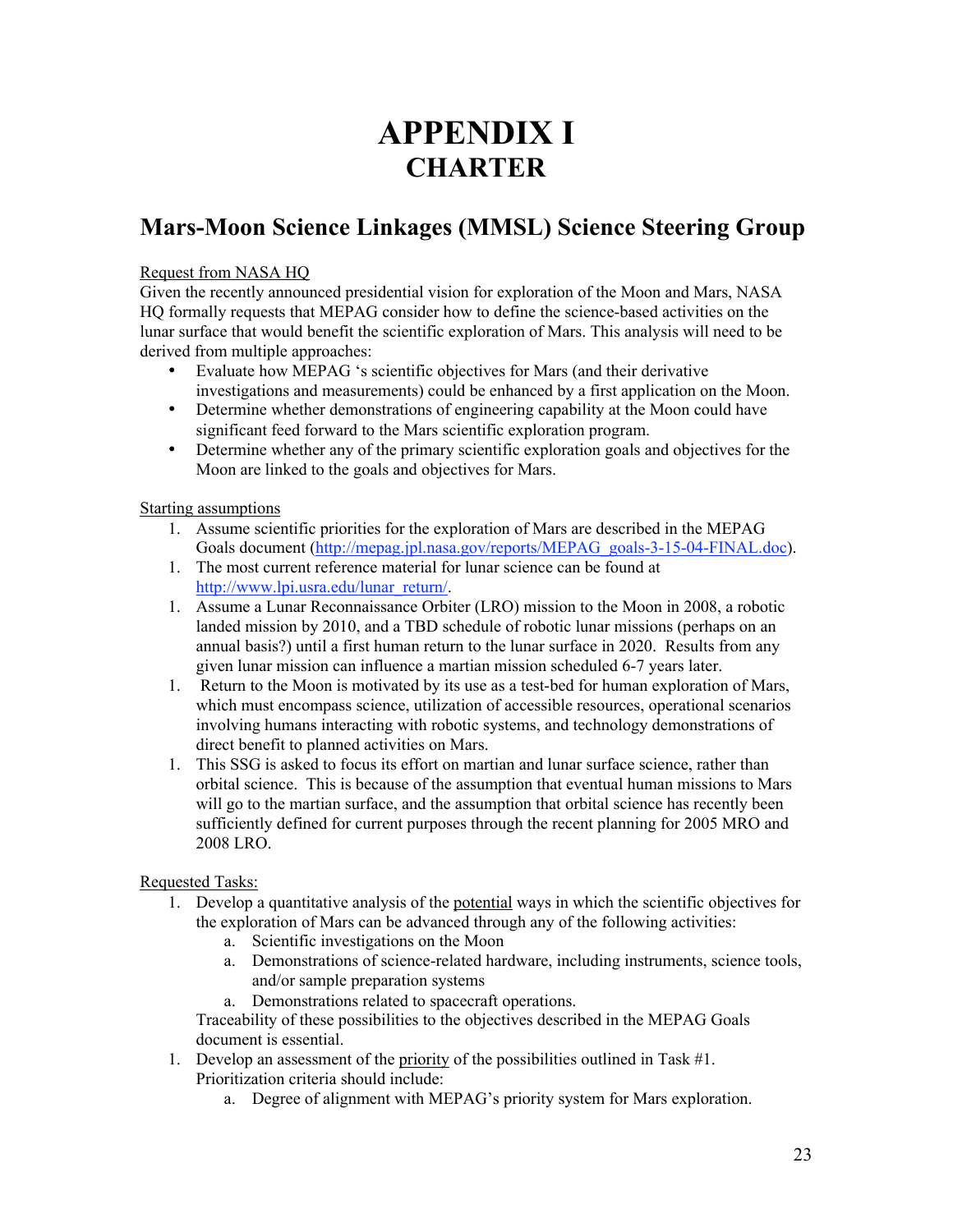- a. Degree of criticality of the possible lunar activity to one or more future Mars missions (or surface measurement activities)
- a. Intrinsic scientific value (for both Mars and the Moon).
- a. Feasibility within the emerging strategy for precursor robotic lunar missions in support of human exploration.

#### Methods

- SSG membership should include experts in both Mars and the Moon, with expertise in instrument investigations and sample analysis of both bodies.
- The SSG is asked to conduct its business primarily by teleconferences, e-mail, and or web-based processes. In addition, there is adequate budget to convene 1 or 2 face-to-face meetings, as required.
- Logistical support will be provided by the Mars Program Science Office at JPL.
- The Mars-Moon SSG must be well coordinated with the Mars Human Precursor Testbed (MHPT) SSG, and there may be a need for dual membership on both SSG's for some colleagues.

#### Timing

- The SSG is asked to carry out its deliberations in two phases, and to start by mid-April, 2004.
- Phase I. Scoping analysis. These results will be presented to MEPAG at its June 30-July 2, 2004 meeting, and that presentation will be the basis for a significant discussion. In preparation for this, a draft report should be presented to the MEPAG Executive Committee no later than two weeks before the MEPAG meeting.
- Phase II. Refined analysis. Details to be defined based on results from Phase I and input received at the MEPAG meeting.
- Assume for planning purposes that the final report of the SSG needs to be completed within 2-3 months of the MEPAG meeting.
- NASA HQ is forming a lunar science planning team parallel to that of MEPAG, under the working name of LEPAG. LEPAG may jointly sponsor this activity. When LEPAG comes into existence, we plan to reconsider the charter, add any additional elements needed by LEPAG, add a few more members, and let the effort continue.

#### Report Format

- It is requested that the results of this analysis be presented in the form of both a Powerpoint presentation and a white paper. Additional supporting documents can be prepared as needed. After the white paper has been accepted by program management (including the MEPAG executive committee), it will be posted on a publicly accessible web site.
- The report should not include any material which is a concern for ITAR (as is true of everything done by MEPAG).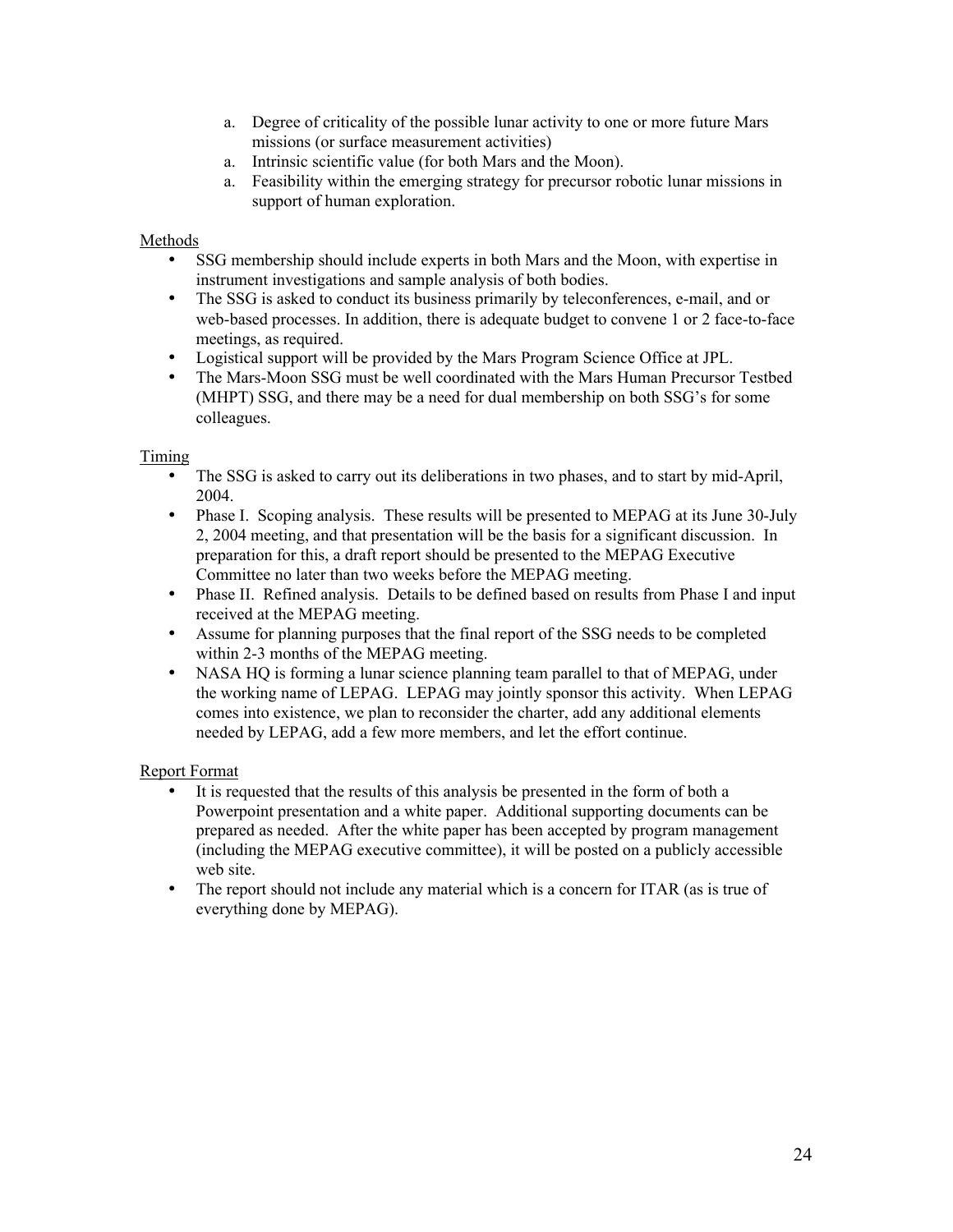# APPENDIX II

# Linkages between Lunar Investigations and MEPAG Goals

| <b>Lunar Science Investigations</b>            | <b>Linkage to MEPAG (2003) Goals</b><br><b>GOAL-OBJECTIVE-INVESTIGATION</b> |  |  |
|------------------------------------------------|-----------------------------------------------------------------------------|--|--|
|                                                |                                                                             |  |  |
| <b>Structure and Composition of Planetary</b>  | Goal II, Objective B, Investigations 3                                      |  |  |
| Interiors                                      | Goal III, Objective B, Investigations 1,2,3                                 |  |  |
| <b>Planetary Differentiation</b>               | Goal II, Objective B, Investigations 3                                      |  |  |
|                                                | Goal III, Objective B, Investigations 1,2,3                                 |  |  |
| Thermal & magmatic Evolution                   | Goal I, Objective C, Investigation 2                                        |  |  |
|                                                | Goal III, Objective A, Investigation 4                                      |  |  |
|                                                | Goal III, Objective B, Investigations 1,2,3                                 |  |  |
| Origin and History of Exogenous Volatiles      | Goal I, Objective A, Investigation 1,2,3                                    |  |  |
|                                                | Goal I, Objective B, Investigation 1,2,3                                    |  |  |
|                                                | Goal II, Objective A, Investigation 1                                       |  |  |
|                                                | Goal II, Objective B, Investigations 3                                      |  |  |
|                                                | Goal III, Objective A, Investigation 5                                      |  |  |
| Impactor Flux vs. Time                         | Goal II, Objective B, Investigations 3                                      |  |  |
|                                                | Goal III, Objective A, Investigations 3, 4, 11                              |  |  |
| <b>Planetary Asymmetry</b>                     | Goal III, Objective B, Investigations 1,2,3                                 |  |  |
| Regolith                                       | Goal II, Objective B, Investigations 3                                      |  |  |
|                                                | Goal III, Objective A, Investigation 9                                      |  |  |
| <b>Interpreting Geologic Environments</b>      | Goal III, Objective A, Investigations 4,9                                   |  |  |
|                                                | Goal III, Objective B, Investigation 3                                      |  |  |
| <b>Energetic Particle History</b>              | Goal I, Objective A, Investigation 3                                        |  |  |
|                                                | Goal I, Objective B, Investigation 2                                        |  |  |
|                                                | Goal I, Objective C, Investigation 3                                        |  |  |
|                                                | Goal II, Objective B, Investigation 2                                       |  |  |
| Origin and History of Endogenic Volatiles      | Goal I, Objective A, Investigation 2                                        |  |  |
|                                                | Goal I, Objective B, Investigation 2,3                                      |  |  |
|                                                | Goal II, Objective A, Investigation 1                                       |  |  |
|                                                | Goal II, Objective B, Investigations 3                                      |  |  |
|                                                |                                                                             |  |  |
| Water as a Resource                            | Goal IV, Objective B, Investigations 8,9                                    |  |  |
| <b>In situ Fuel Sources</b>                    | Goal IV, Objective B, Investigation 7                                       |  |  |
| <b>Exploration and Processing of Planetary</b> | Goal IV, Objective B, Investigations 8,9, 10                                |  |  |
| <b>Materials</b>                               |                                                                             |  |  |
|                                                |                                                                             |  |  |
| Communication & Ranging Systems                | Goals I, II, III, IV                                                        |  |  |
| <b>Drilling Technologies</b>                   | Goal IV, Objective B, Investigations 9                                      |  |  |
| Life Detection & Planetary Protection          | Goal I                                                                      |  |  |
| <b>ISRU Technology Demonstrations</b>          | Goal IV, Objective B, Investigations 9                                      |  |  |
| Sample Selection and characterization          | Goals I, II, III, IV                                                        |  |  |
| <b>Sample Return Technologies</b>              | Goals I, II, III, IV                                                        |  |  |
| <b>Seismic Net Technologies</b>                | Goal III, Objective B, Investigations 1,2,3                                 |  |  |
|                                                |                                                                             |  |  |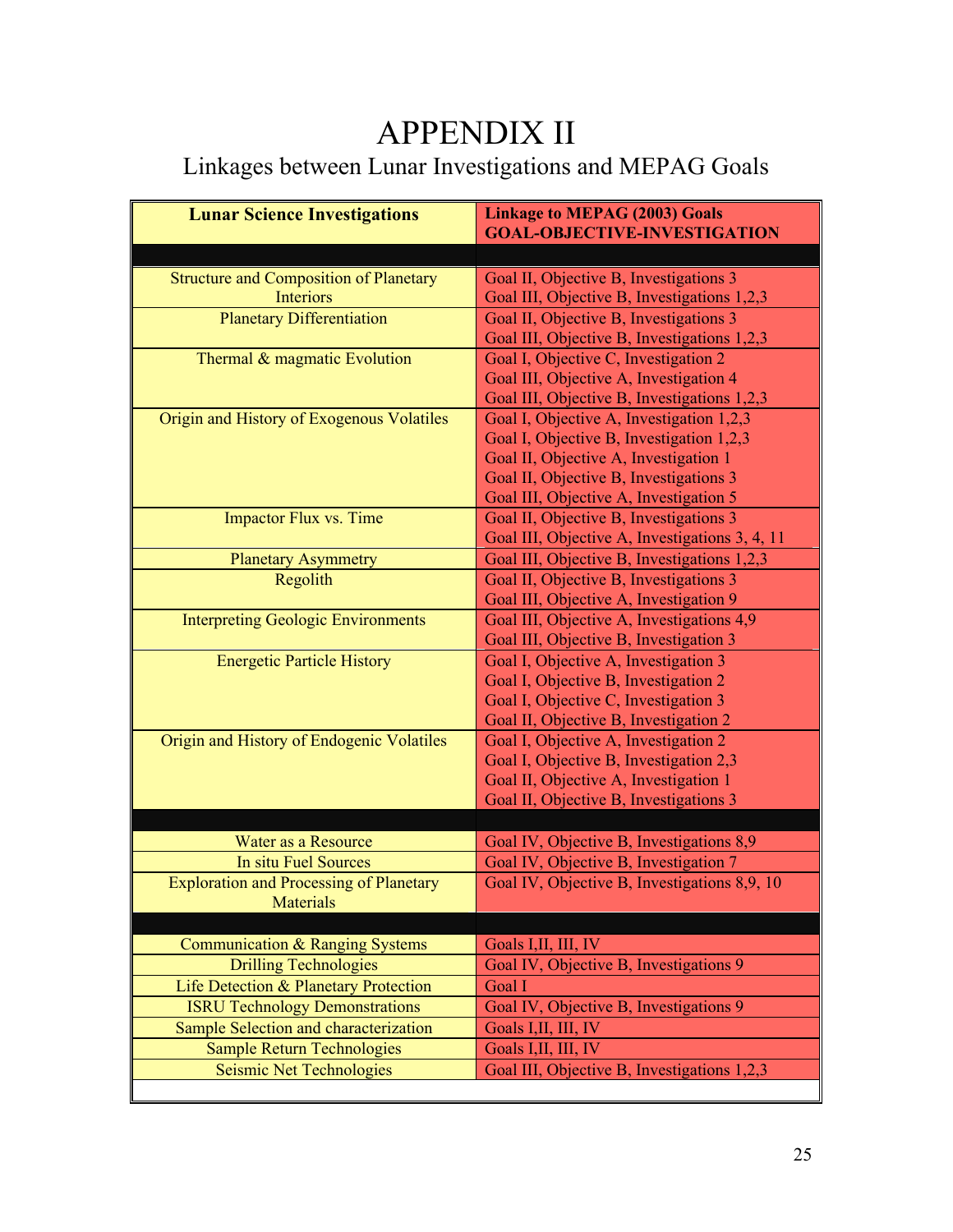# APPENDIX III

Comparison between priorities to Mars science and lunar science for Category A.

| <b>HIGH</b><br><b>MEDIUM</b><br><b>riority to</b><br><b>lunar</b><br>science | Early<br><b>Planetary</b><br>Differentiation,<br><b>Interior</b><br>Planetary<br><b>Structure</b><br><b>Planetary</b><br><b>Asymmetry</b> | Regolith Hist,.                        | Interpreting<br>Geologic Environ,<br>Thermal &<br><b>Magmatic</b><br>Evolution | <b>Impactor Flux</b><br>vs. Time<br>Exogeneous<br><b>Volatiles</b> |
|------------------------------------------------------------------------------|-------------------------------------------------------------------------------------------------------------------------------------------|----------------------------------------|--------------------------------------------------------------------------------|--------------------------------------------------------------------|
| LOW                                                                          | Energetic<br><b>Particle</b><br><b>History</b>                                                                                            | <b>Endogeneous</b><br><b>Volatiles</b> |                                                                                |                                                                    |
|                                                                              | LOW                                                                                                                                       | <b>MEDIUM</b>                          | <b>MED-HIGH</b>                                                                | <b>HIGH</b>                                                        |

**Priority to martian science**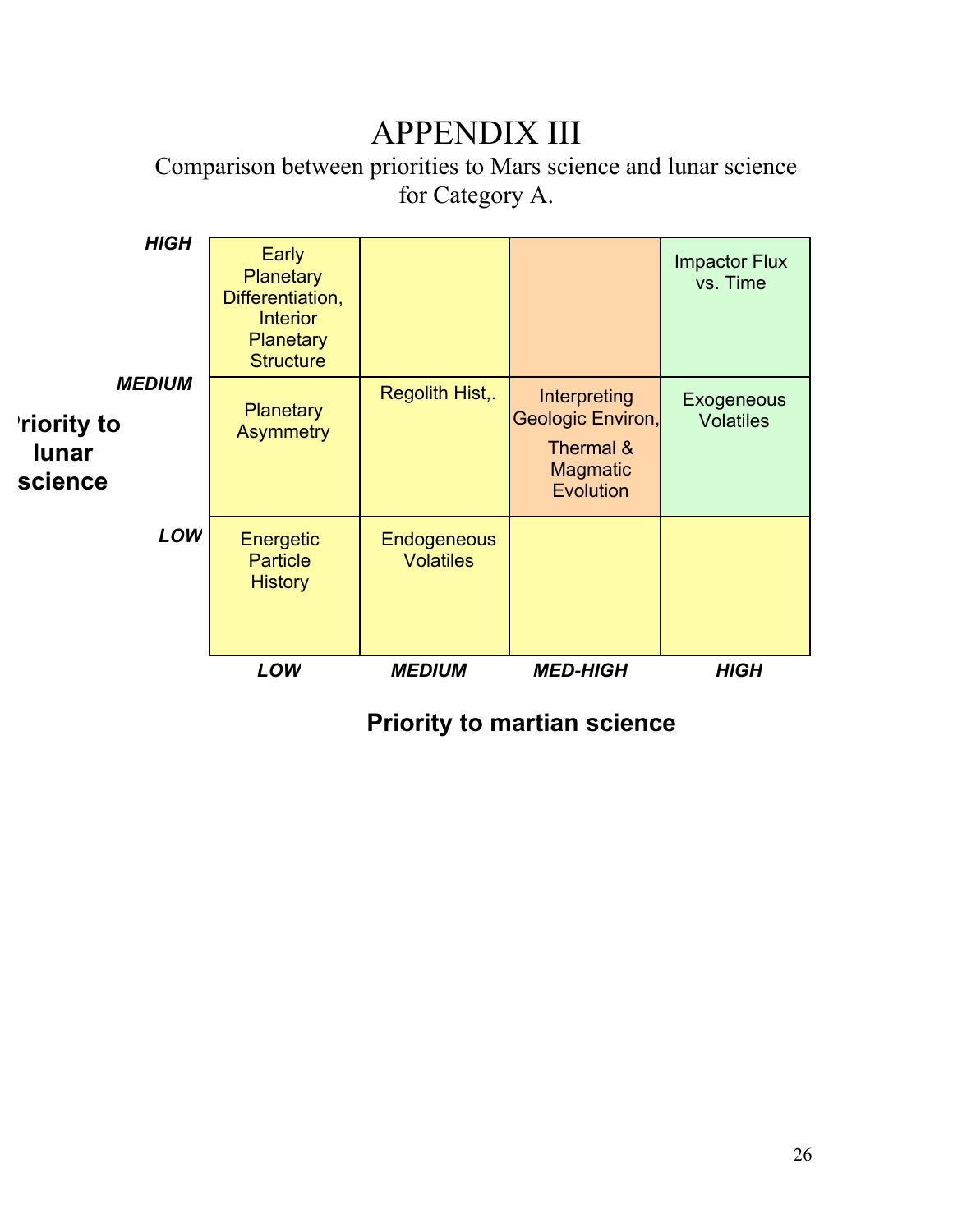# APPENDIX IV

Comparison between priorities to Mars science and lunar science for Categories B and C.

|                                                   |                                                                                                                |                                                                 | C1 In-situ sample<br>selection & analysis<br>C <sub>3</sub> Drilling<br>technology<br><b>C7 Sample Return</b> | <b>HIGH</b>   |
|---------------------------------------------------|----------------------------------------------------------------------------------------------------------------|-----------------------------------------------------------------|---------------------------------------------------------------------------------------------------------------|---------------|
| <b>Priority to</b><br><b>lunar</b><br>exploration | <b>B2</b> In situ fuel<br>resources                                                                            | <b>C4 Seismic</b><br>technology<br><b>C6 ISRU</b><br>technology | B1 Water as a<br>resource                                                                                     | <b>MEDIUM</b> |
|                                                   | <b>B3 Exploration &amp;</b><br>processing of<br>materials<br>C <sub>2</sub> Communication &<br>ranging systems | C5 Assess Bio-<br>Organic<br>Contamination                      |                                                                                                               | LOW           |
|                                                   | <b>LOWER</b>                                                                                                   | <b>MEDIUM</b>                                                   | <b>HIGHER</b>                                                                                                 |               |

# **Priority for Moon-Mars Linkage**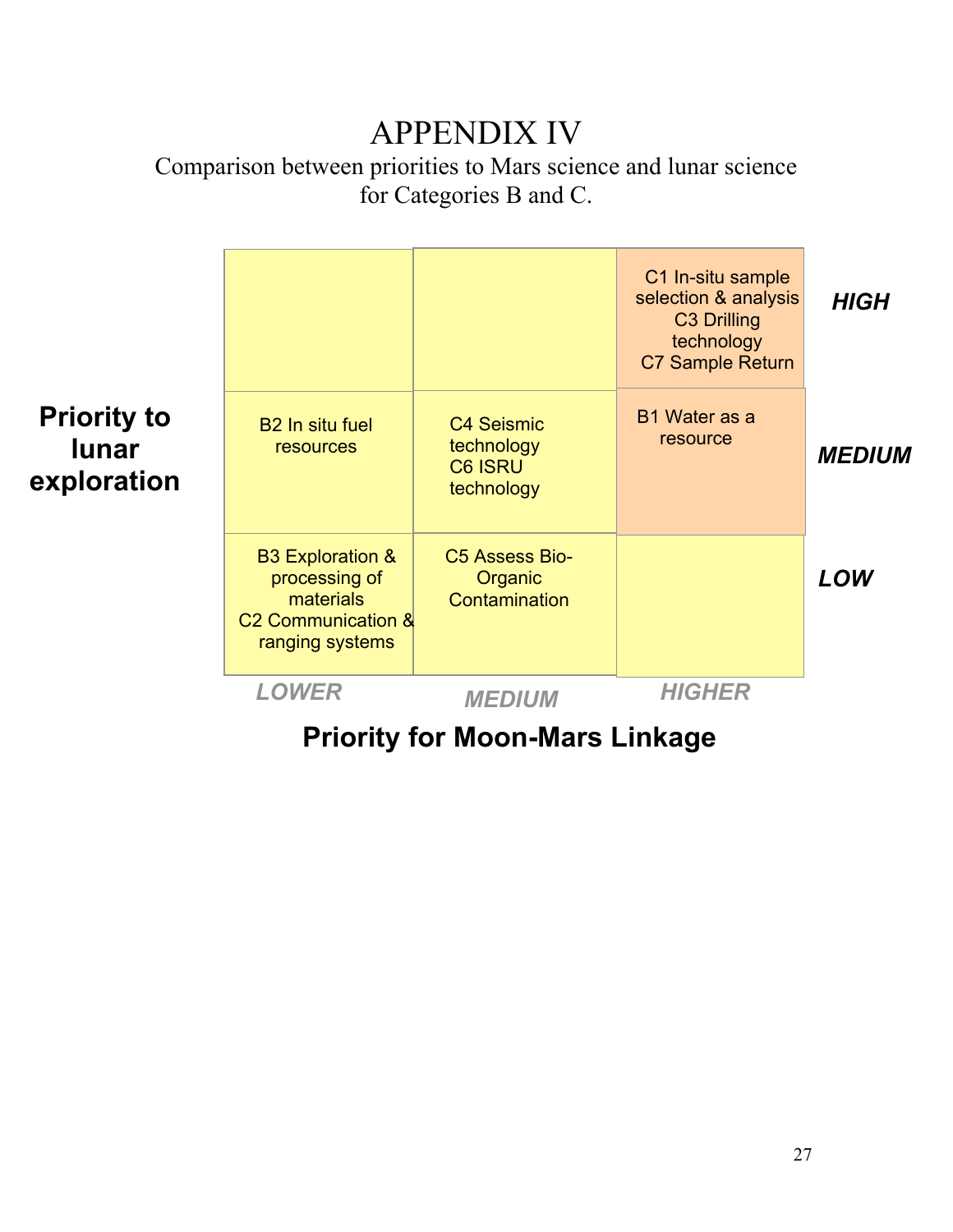# APPENDIX V

# Examples of "AO-style" writeups for select major lunar science themes

# Investigation A2. Origin and History of Exogenic Volatiles

### *- Objective:*

 Identify, characterize, and quantify near-surface exogenic volatiles in lunar polar regions

## *- Investigations:*

(a) Confirm the presence of volatiles in the upper regolith

(b) Determine and quantify their spatial distribution in 3-D so as to

evaluate their cosmic history and economic significance

(c) Characterize their elemental composition, concentration, physical

and chemical state

## *- Measurements:*

(a) Active sounding of the upper X m of regolith to determine the presence of volatiles in cryogenic traps (radar)

(b) Characterize thermal properties of regolith at XX km spatial resolution (heat low probes and thermal IR)

(c) Determine surface morphological effects of volatile condensation/sublimation cycles (high-resolution radar imaging)

(d) Characterize mechanical properties (landers and penetrators)

(e) Determine the elemental composition of surface volatiles (neutron, gamma rays)

(f) Determine molecular composition and distribution (soil heating experiments)

# Investigation A3. Decipher Planetary Thermal and Magmatic Evolution

## *- Objective:*

Characterize the thermal and magmatic history of the Moon

## *- Investigation(s):*

(a) Characterize the volume of erupted volcanic material as a function of time

(b) Characterize the global lunar heat flow

(c) Characterize the interior density structure of the Moon

## *- Measurements:*

 (a) Determine the depth of mare basalts across the Moon to XX m vertical accuracy at XX km spatial resolution (e.g., radar sounding or seismic profiling) (b) Measure the surface heat flow of the Moon to XX W/m2 accuracy on spatial scales no coarser than XX km (e.g., heat flow penetrators)

 (c) Determine the depth of crust, mantle, and core layers to XX km accuracy on spatial scales no coarser than XX km (e.g., global seismic network)

# Investigation A1. Impactor Flux versus Time

*- Objective:*